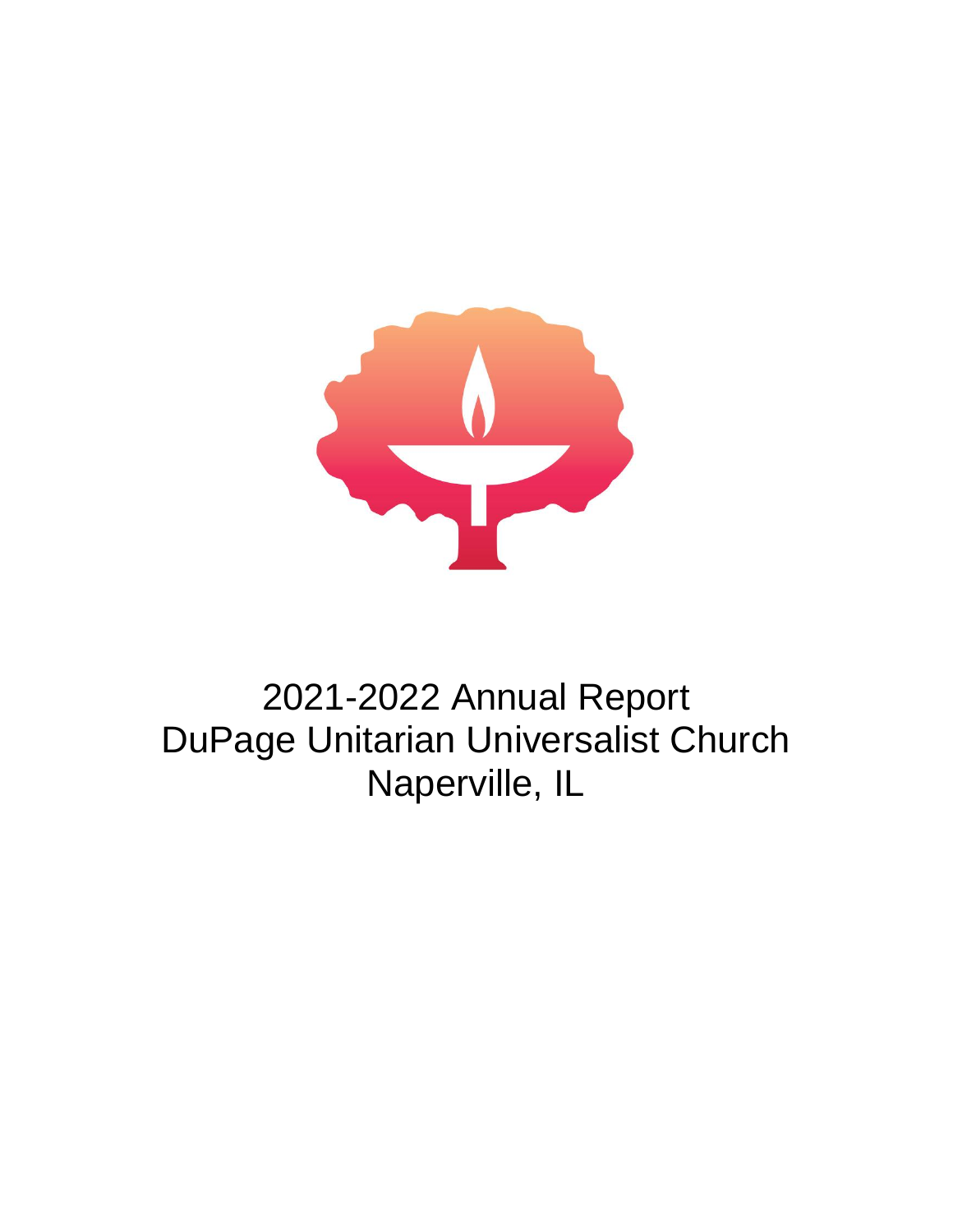#### **Ministry Program Team Reports:**

|--|--|

#### **DUUC exists so that its members and friends create an inclusive community.**

#### **DUUC exists so that its members and friends learn and grow together religiously and intellectually.**

#### **DUUC exists so that its members and friends experience spiritual growth.**

#### **DUUC exists so that its members and friends work toward fairness, love, and compassion in the larger community and the world.**

| PADS (Public Action to Deliver Shelter) Task Force 12 |  |
|-------------------------------------------------------|--|
|                                                       |  |

#### **Infrastructure:**

#### **Reports of Committees of the Board or Congregation, etc.:**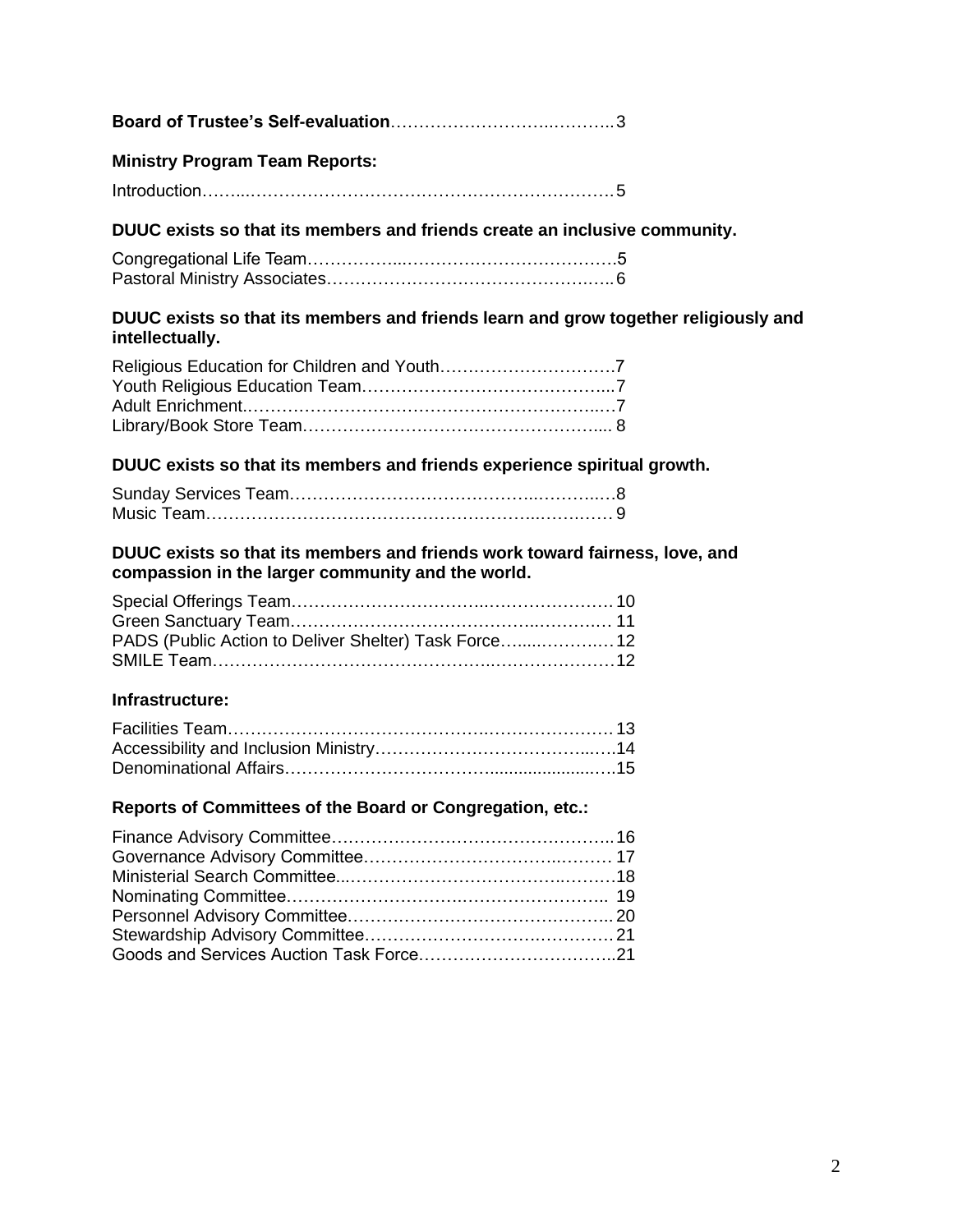# **Board of Trustees Self-Evaluation:**

| <b>Board Self-evaluation FY 2021-</b><br>22: Criteria to measure                                                                                                                                                                                                                                          | <b>Meets</b><br>expectations<br>or goals | In progress | Did not meet<br>expectations<br>or goals | <b>N/A this FY</b> | <b>Comments</b>                                                                                                                                                                                                                                                                                        |
|-----------------------------------------------------------------------------------------------------------------------------------------------------------------------------------------------------------------------------------------------------------------------------------------------------------|------------------------------------------|-------------|------------------------------------------|--------------------|--------------------------------------------------------------------------------------------------------------------------------------------------------------------------------------------------------------------------------------------------------------------------------------------------------|
| The Board, Minister, and Staff<br>created an annual church-year<br>Vision of Ministry, based on<br>Congregational conversations and<br>timing noted in the Church calendar,<br>with measurable goals for the<br>Programs of the church for which<br>the Minister and Staff are being held<br>accountable. |                                          | X           |                                          |                    | The goals were set by the Board<br>with the Interim Minster, and<br>were based on the Interim<br><b>Transitional Tasks. Goals were</b><br>not based on congregational<br>conversation. The next year<br>may look similar.                                                                              |
| The Board developed, reviewed<br>and/or revised a covenant for how it<br>performs its work as a governing<br>team.                                                                                                                                                                                        | X                                        |             |                                          |                    |                                                                                                                                                                                                                                                                                                        |
| The Board engaged in self<br>evaluation, based on its covenant<br>and Vision of Ministry goals.                                                                                                                                                                                                           | X                                        |             |                                          |                    | The Board engages in self-<br>evaluation at the end of each<br>meeting through reports from a<br>timekeeper and process<br>observer as well as the yearly<br>evaluation.                                                                                                                               |
| The Board has evaluated the<br>progress of Advisory Committees<br>that report to the Board relative to<br>the measurable goals it set.                                                                                                                                                                    |                                          | X           |                                          |                    | Most Advisory Committees were<br>just chartered this FY, and<br>without a congregationally driven<br>Vision of Ministry, we couldn't<br>evaluate based on goals. The<br>Board did receive reports from<br>the AC's and all the AC's met<br>their own goals, updated<br>procedures, and their charters. |
| Every three to five years: The<br>Board, in collaboration with Staff,<br>revisited the Church's Mission and<br>Vision Statements, and if warranted,<br>initiated a collaborative process with<br>the Congregation for its revision.                                                                       |                                          |             |                                          | X                  |                                                                                                                                                                                                                                                                                                        |
| Every three to five years: The<br>Board, in collaboration with Staff,<br>and involvement of the<br>Congregation, created and/or<br>revised a strategic plan that<br>includes Ends statements, to offer<br>guidance (through goal setting) for<br>the prioritized work of the church.                      | X                                        |             |                                          |                    | See above note about<br>transitional work. Work on new<br>strategic plan to start in spring of<br>2024.                                                                                                                                                                                                |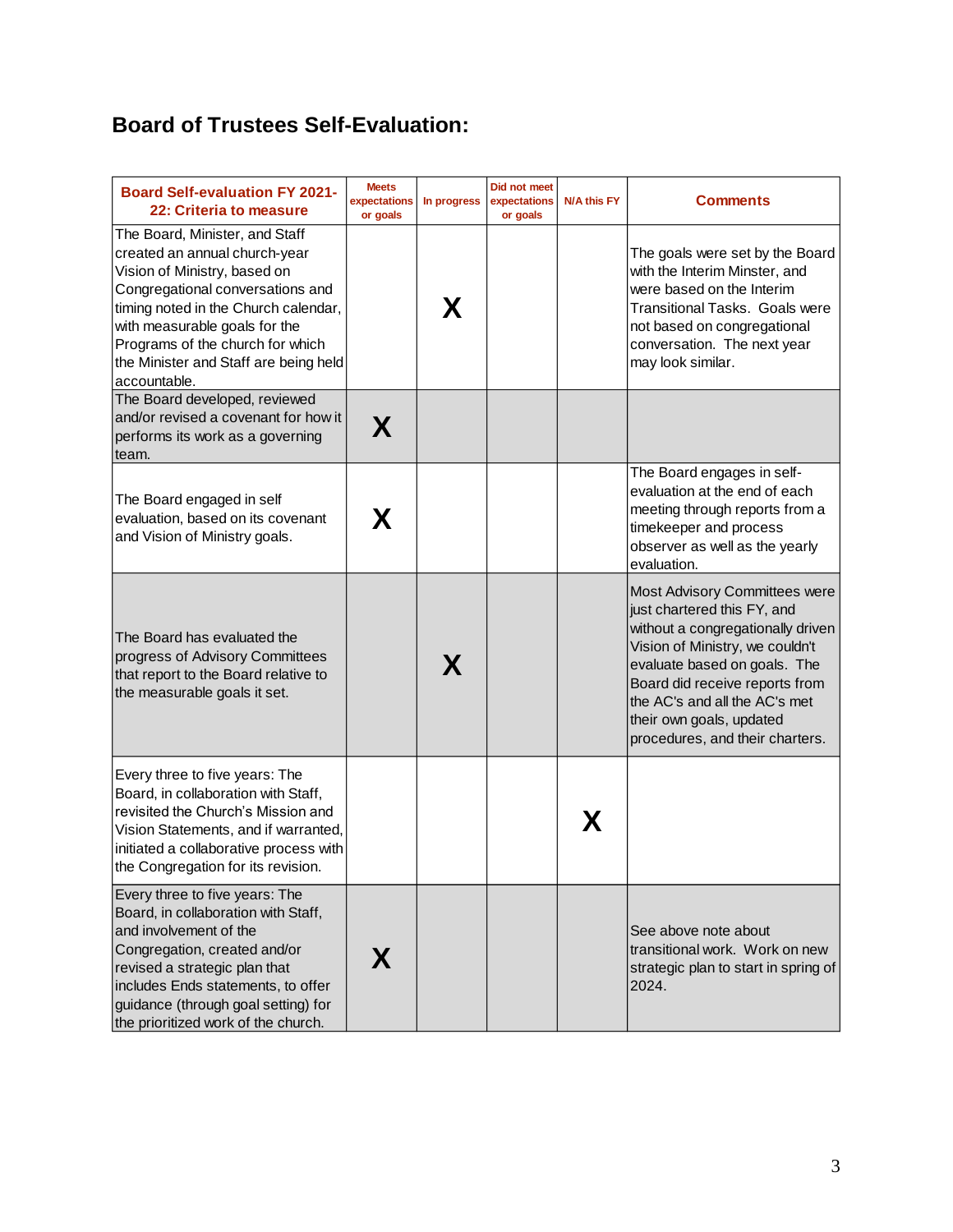| <b>Board Self-evaluation FY 2021-</b><br>22: Criteria to measure                                                                                                                                                                                                                                                                                                         | <b>Meets</b><br>expectations<br>or goals | In progress | Did not meet<br>expectations<br>or goals | <b>N/A this FY</b> | <b>Comments</b>                                                                                                                                                                       |  |
|--------------------------------------------------------------------------------------------------------------------------------------------------------------------------------------------------------------------------------------------------------------------------------------------------------------------------------------------------------------------------|------------------------------------------|-------------|------------------------------------------|--------------------|---------------------------------------------------------------------------------------------------------------------------------------------------------------------------------------|--|
| The Board developed and/or<br>delegated the task of collecting and<br>regularly monitoring data relative to<br>the measurable goals it set.                                                                                                                                                                                                                              |                                          |             |                                          | X                  | This was not applicable during<br>the iterim year.                                                                                                                                    |  |
| As the Board is responsible for<br>Policy and the Policy Manual, with<br>scheduled staggered review by<br>appropriate committees, teams, and<br>staff, it is monitoring the policies<br>that support the Bylaws and the<br>work of the church, guiding the<br>governance and ministries of<br>DuPage UU Church according to<br>the intent of Policy-Based<br>Governance. | X                                        |             |                                          |                    | This was the primary work of the<br>Board over the past year.<br>Bylaws and a new fully<br>restructured Policy Manual were<br>delivered to the Congregation at<br>the Annual Meeting. |  |
| The Board delegated policy and<br>procedure review, revision, and<br>drafting to the Governance Advisory<br>Committee as necessary.                                                                                                                                                                                                                                      | X                                        |             |                                          |                    |                                                                                                                                                                                       |  |
| The Board evaluated the Minister<br>using a formal tool that is a UUA-<br>recommended or mutually agreed<br>upon or contractually obligated. The<br>tool was used to evaluate and guide<br>progress, assess changes, and<br>discuss adaptations when<br>necessary and as aligned with<br>annual goals and outcomes.                                                      | X                                        |             |                                          |                    | The Board completed the Interim<br>Assessment midway through our<br>Interim Ministry period.                                                                                          |  |
| The Board approved a budget<br>drafted by the Finance Advisory<br>Committee, with or without<br>modification, before that budget was<br>submitted to the Congregation for<br>final approval.                                                                                                                                                                             | X                                        |             |                                          |                    |                                                                                                                                                                                       |  |
| The Board participated as<br>designated in the Advisory<br>Committees' Composition<br>procedure.                                                                                                                                                                                                                                                                         | Χ                                        |             |                                          |                    | Appointments were made to<br>Personnel and Governance<br>Advisory committees to ensure<br>these committees could function<br>well.                                                    |  |
| As needed: The Board convened a<br>Ministerial Search Committee upon<br>the departure of the called Minister,<br>by gathering input from the<br>Congregation to nominate a slate of<br>candidates for Congregational<br>approval at a duly called Business<br>Meeting.                                                                                                   | X                                        |             |                                          |                    |                                                                                                                                                                                       |  |
| The Board, Minister, Staff, and<br>Church Leaders worked together in<br>a spirit of openness, fairness,<br>mutual respect, partnership,<br>collaboration, and gratitude.<br>List other criteria specific to the FY or current projects with Board responsibility                                                                                                         | X                                        |             |                                          |                    |                                                                                                                                                                                       |  |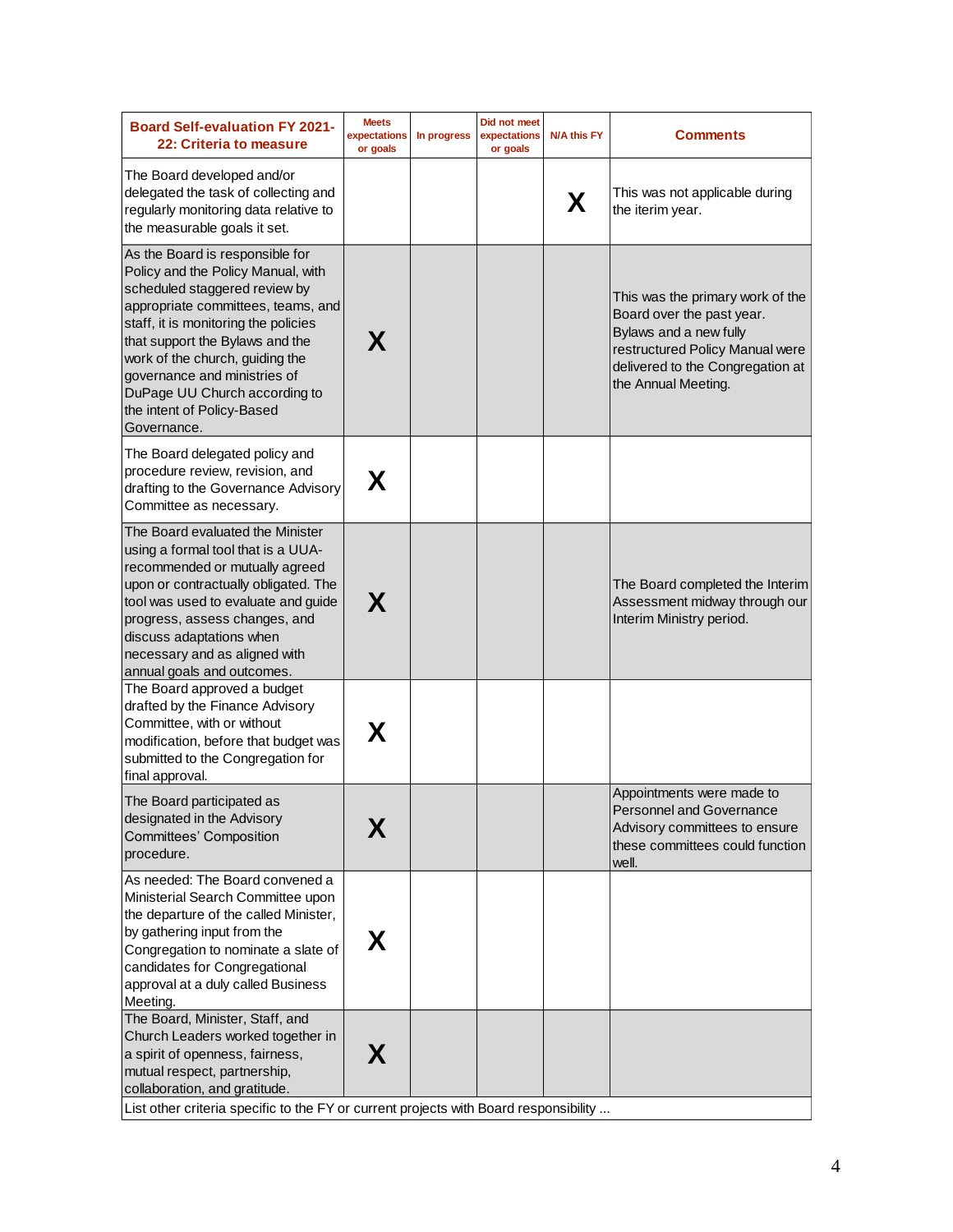# **Ministry Program Team Reports (Rev. Connie Grant):**

## **Introduction**

With transition to policy-based governance and resulting reorganization, program teams work with the guidance and support of the minister and staff.

This year, your Board of Trustees approved provisional "ends" intended to articulate what the congregation exists to do and to provide a basis for assessing progress made in working toward those ends. What work has been done? What work is ongoing?

Thus, program team reports are organized according to those four major areas of congregational activity (even though the work of most of the teams serves more than one of these "ends"), plus Infrastructure that supports all the work of the congregation.

DUUC exists so that its members and friends create an inclusive community. Congregational Life Team Pastoral Ministry Associates

DUUC exists so that its members and friends learn and grow together religiously and intellectually.

Religious Education for Children and Youth Youth Religious Education Team Adult Enrichment Team Library/Bookstore Team

DUUC exists so that its members and friends experience spiritual growth. Sunday Services Team Music Team

DUUC exists so that its members and friends work toward fairness, love, and compassion in the larger community and the world.

Special Offerings Team Green Sanctuary Team PADS (Public Action to Deliver Shelter) Task Force SMILE Project

**Infrastructure** 

Facilities Team Accessibility and Inclusion Ministry Denominational Affairs

# **DUUC exists so that its members and friends create an inclusive community.**

### **Congregational Life Team**

The Congregational Life Team provides a welcoming environment to visitors and members of our congregation. The team informs and engages visitors and members so that they may fully enter into the life of the DUUC community.

We welcome visitors and new members; assist all members in connecting with the church community; celebrate new members and member anniversaries; recognize volunteers.

We continued to host a twice monthly Zoom coffee hour until Rev. Connie started a weekly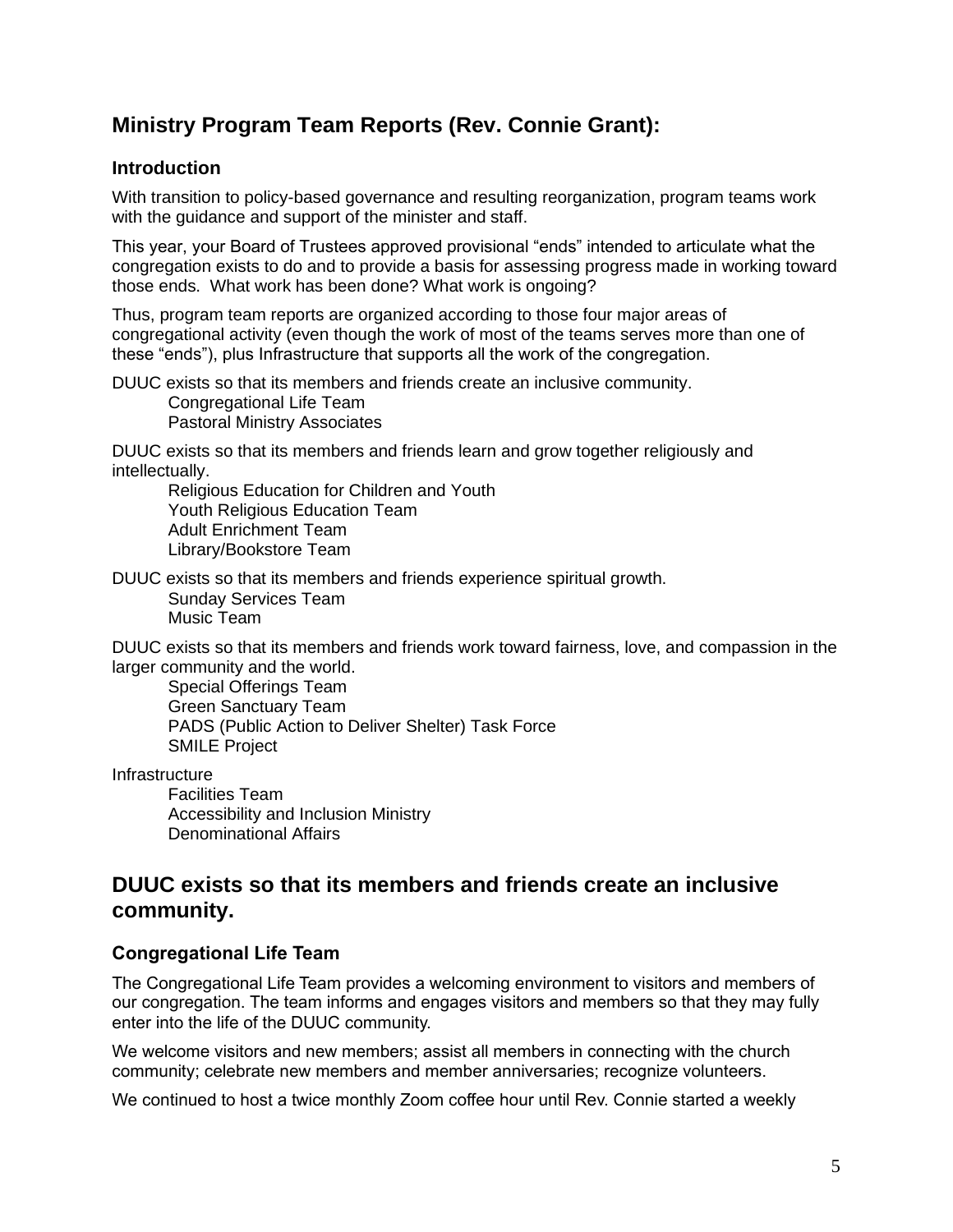zoom social time after the service. We participated in two orientation classes led by Rev. Connie for potential new members, and 7 people joined the church. A third session is offered in May.

Greeters: We had two preparatory meetings anticipating reopening the church. When it did, we were ready – offering masks, temporary nametags and welcoming everyone who walked in the door. The DUUC Greeters: Barb Appelson, Sarah Baldwin, Lauren Buetikofer, Chris Brown, Tom and Babs Chockley, Steve Connet, Joan Doyle, Bob Harris, Gena Karston, Maggie Kivisto, Carol Manthy, Sheryl Mylan, Kim Remus, Kay Richards, and Laura Wilmarth Tyna, with Mike Albrow as a substitute.

Possible future projects:

- Gathering information for a data base of members' skills and interests
- Creating a zone directory, grouping members by small neighborhood zones for casual activities, carpooling, etc.
- Mentoring of new church members by existing members, to orient them to the church.
- Creating a better way to manage the name tags.
- Helping to organize a Fellowship Committee, especially to hold circle suppers and help with special events.
- Organizing outings to activities such as theater, sports, etc.

Team members:Joan Doyle (co-chair), Bob Harris (co-chair), Kelley Trombly-Freytag (secretary), Lauren Buetikofer, Tom Chockley, Steve Connet, Maggie Kivisto, Jan Moretti, Kim Remus, Kay Richards.

### **Pastoral Ministry Associates**

Pastoral Ministry Associates work with the minister to extend care to our congregation members who are experiencing life changes or a difficult time.

Since June 2021 PMA has had 68 separate contacts. Many of those have consisted of longterm involvement and follow-ups. We have distributed 8 care shawls and set up 4 Meal Trains. This past year has also involved hospital and nursing home visits by the interim minister. Some PMA members have also made visits to members in nursing homes and provided transportation assistance. Ingrid Marshall, Brigid Coleman, and Sarah Baldwin serve as administrators for the DUUC Facebook Joys and Concerns page. We have monitored and maintained the Facebook Joys & Concerns posts with many comments back and forth.

The pandemic has posed a challenge for PMA to maintain visibility and contact with members. It has made the Facebook page a vital part of maintaining a connection with those who need our support. Brigid Coleman, PMA member, provides a monthly invitation on DUUC Facebook Joys and Concerns page. She invites members to share their joys or concerns as a means of connecting during a time of physical distance among our members due to the pandemic.

Sarah Ruban initiated a survey in March in the Weekly DUUC Connection. Members were asked to respond if they would be willing to provide transportation or deliver meals to members. 13 members responded. This provides PMA with a group of volunteers we can call upon when we identify a member with these needs.

We will look to our settled minister to assist us in finding and training of new PMA members.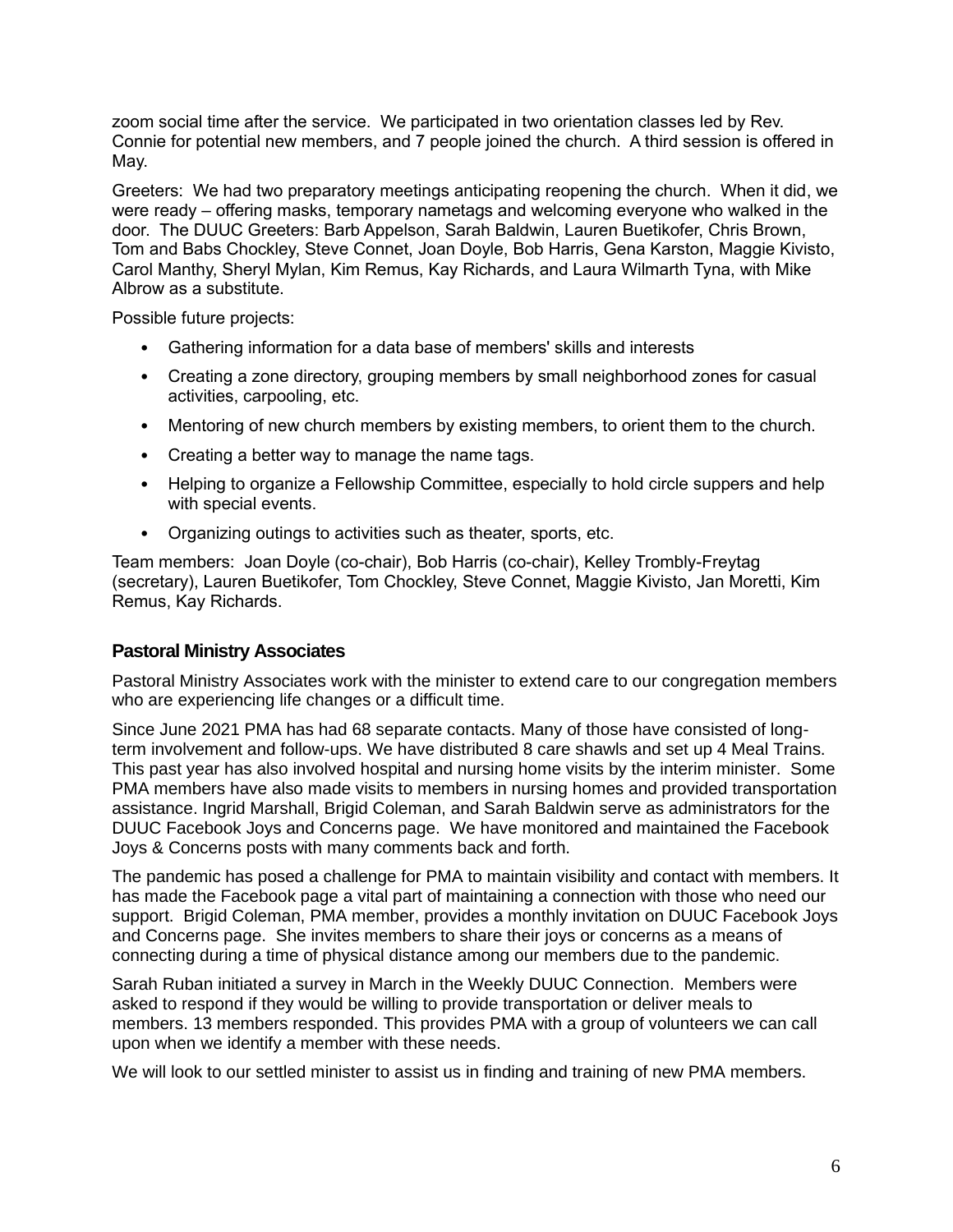Team members Sarah Baldwin (co-chair), Ingrid Marshall (co-chair), Holly Harris, Mary Hamill, Jack Sechrest, Brigid Coleman, Sarah Ruban.

# **DUUC exists so that its members and friends learn and grow together religiously and intellectually.**

## **Religious Education for Children and Youth**

Steve Cooper, Director of Religious Education, maintained weekly lessons for children throughout the pandemic, some in-person, some live on Zoom and a lot pre-recorded.

The Coming of Age program met weekly, led by Steve, with four mentors joyfully and wholeheartedly helping eleven youth examine their lives and their beliefs through rituals, learning, testing, and celebration. Each week, the class tackled one of the "big questions" such as: What do you believe about God? What happens after we die? How do you live a moral life? Why do bad things happen? Mentors got to play games with the youth, as well as help them think through difficult topics. The youth captured their ideas in a journal, and then used the journal to help create their credo statements which they presented to the congregation on May 15. Students this year are Ryan Cobb-Larson, Ben Huggins, Brian Johnson, Ben Miroballi, Timothy Preissig, Trey Amwoza, Julia Wilmarth Tyna, Brianna Johnson, Doug Miroballi, Lulu Knight, and Izzie Martinson. Mentors are Justin Hobbs, Chris Brown, Becky Trombly-Freytag, and Chris Cable.

# **Youth Religious Education Team**

The purpose of the Youth Religious Education Team is to advise and help the Director of Religious Education to develop and provide a safe and welcoming religious education program and a multigenerational church community.

Steve and the team faced the challenges this year of keeping the church relevant to families during the pandemic and transitioning from online to in-person programming.. The team provided monthly in-person activities for families and all church members.

Plans for coming year include returning to "normal" programming and catching up on missed Our Whole Lives cohorts.

Team members: Sarah Ruban, Laura Cuber, Todd Harcharik, Mara Southorn, Nell Haslett-Brousse, Kerry Freedman, Theresa SaLee (co-chair), and Wendy Cortes (co-chair).

# **Adult Enrichment**

The Adult Enrichment Team provides adult enrichment and lifelong learning programs that take on engaging and thought-provoking topics to guide meaningful conversation and opportunity for personal growth.

Many of the programs that existed pre-pandemic continued to be offered this year, as well as some new programs.

Plans for coming year include working with the new minister to create an intentional enrichment program

Programs offered:

Building Your Own Theology led by Caroline Bailey

Science Sunday led by Mike Winter and Scott Thompson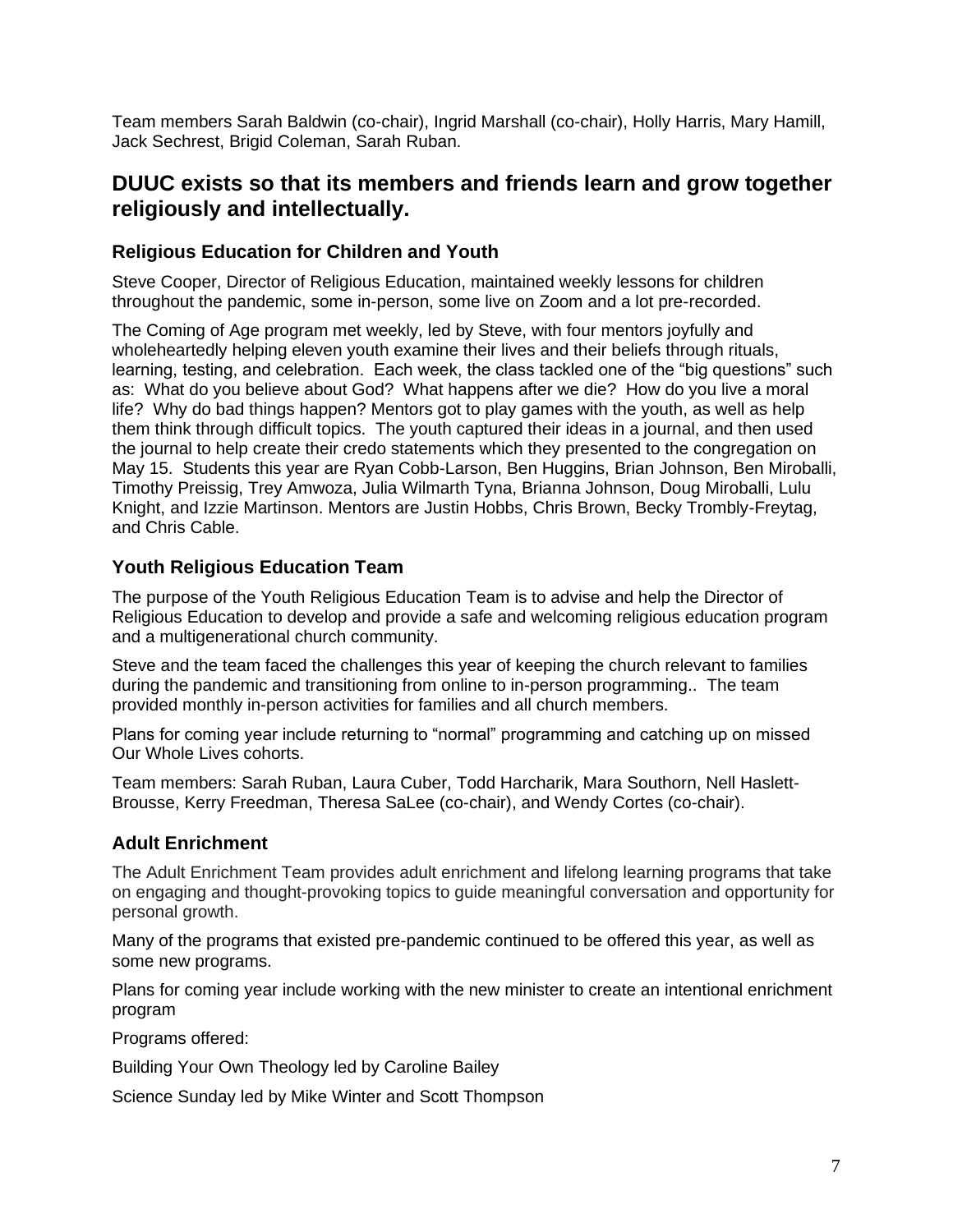DUUC Book Club led by Jenny Hobbs Mindfulness Meditation led by Mary Kullman and Elaine Waite Comparative Religion Discussion Group led by Bob Wunderlich Creatures of African Myth and Folklore led by Michael Martin Adult Retreat led by Bev Becker and Pat Lichtman

# **Library/Book Store Team**

This year the Library/Book Store Team determined what to do about historically significant books that are being dismissed due to personal life of authors. Upcoming challenges include determining how to make library and bookstore more accessible and inclusive to person with disabilities within the limited given space.

Team members: Gene Atkin, Mary Hamill (Chair), Jean McCollum, Beth Staas

# **DUUC exists so that its members and friends experience spiritual growth.**

# **Sunday Services Team**

The Sunday Services Team assists the minister to produce the weekly Sunday service for our congregation. The minister has responsibility for all services, even those the minister does not personally lead.

At the request of the minister, Sunday Services Team members' responsibilities include:

- performing worship associate duties, including reading announcements, reading selections chosen by the minister, and calling for the offering
- Generating lay-led services
- Suggesting guest speakers (from both outside and inside the congregation)
- Suggesting or providing feedback on service topics
- Providing feedback to minister about the services
- Coordinating services for guest speakers

Our work under policy governance has invited closer contact with the Music Team and the AV Team, which is beneficial. We were thrilled to work together with the Emergency Operations Planning Team, COVID Task Force, Greeters, and Ushers (formerly Stewards) to execute the plan for a return to in-person services. We continue to monitor and adjust as necessary, and we have seen generally higher attendance than we expected. We continued our efforts to intentionally focus summer services on topics that will be helpful to the congregation. We recruited a few members to put on services, and Rev. Connie is leading a workshop of taking an idea and making it into a service.

Our challenges this year included the frustration of multiple attempts at a return to in-person services, which were halted by spikes in COVID, and an overall sense of pandemic fatigue. We are all tired of things not being "the way they used to be." However, Rev. Connie's insistence that we needed to do now the things we had put off to "someday," the excitement of candidating week, and mandi hiuzenga's arrival in August are lending new energy to our work.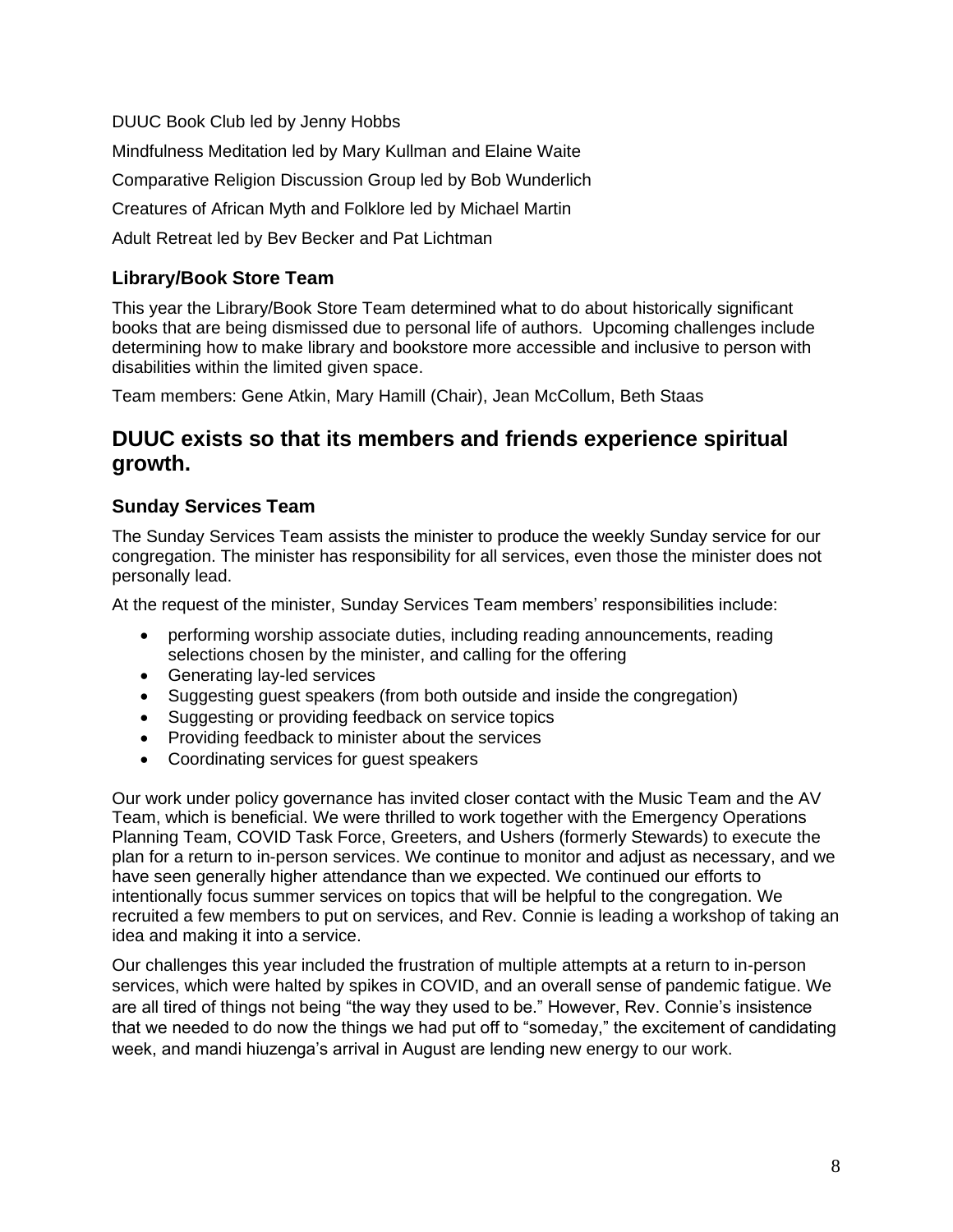Next year, the Sunday Services Team looks forward to working with our new settled minster, mandi huizenga, to cherish our traditions, adapt to the changing times, and create new traditions for our new world.

Members: Caroline Bailey, Laura Cuber, Kat Gelder (Chair), Katie Hay, Chuck Horvath, Bill Kovacs, Karen Seymour, and Kelley Trombly-Freytag; Worship Associates: Jo Linsley, Joe Wilmarth-Tyna

## **Music Team**

The role of the Music Team is to work with the Music Director and Minister to

- Facilitate and coordinate the performance of music in Sunday services and other occasions.
- Coordinate the acquisition, care, and maintenance of Church-owned music, instruments, and supplies;
- Foster the musical development of choristers, instrumentalists, and members of the congregation;
- Foster a sense of community through music;
- Create a continuum of musical development and involvement from childhood through adulthood;
- Develop and prioritize annual and long-term goals and objectives.

This year, the team met monthly to plan special music to fit the monthly themes and service topics. Due to the persisting pandemic, protocols for performing music were again different from the past, and pre-recording of special music was often utilized to ensure safety for all. The DUUC AV team and Steve Cooper pre-recorded many musical performances outside of their normal operating times.

Due to the pandemic, music for virtual church again had to be creatively re-imagined to provide the best possible enhancement for services and to connect with the congregation. In addition, since we do not yet have a new Music Director, along with Rev. Constance Grant and our fine pianist, Vera Pelin, the Music Committee undertook most of the planning for special music. Unfortunately, our Adult Choir and Children's Choir have not yet been able to meet this year, although we hope that they will be able to return as soon as we are able to hire a Music Director. The YUUth ensemble was able to resume rehearsals in April and performed for the first time in 2 years on May 22.

The Music Director Search Committee was formed and held meetings to discuss hiring a new Music Director. Participating members were: Rev. Connie Grant, Karen Campbell, Justin Hobbs, Toni Morgan, Kristen Tang, Kelley Trombly-Freytag, and Jim Wharton. A job description was created and has been advertised online, on social media, at music stores, by email, and by word of mouth. No candidates have yet applied, but the suggestion to try partnering with another church to create a "yoked" position (combining two distinct part-time positions at the two churches to create a full-time position with benefits) to attract candidates has been discussed.

Most services this year included piano music by Vera Pelin tailored to the service topic. Our choristers (Becky Trombly-Freytag, KelleyTrombly-Freytag, and Jim Wharton) also sang a variety of hymns each Sunday.

Various other pieces of special music were presented by members of the congregation:

10/17: "What What We Do Does"- "Blue Skies" by Karen Campbell (violin), Jane Handy (flute), and Vera Pelin (piano)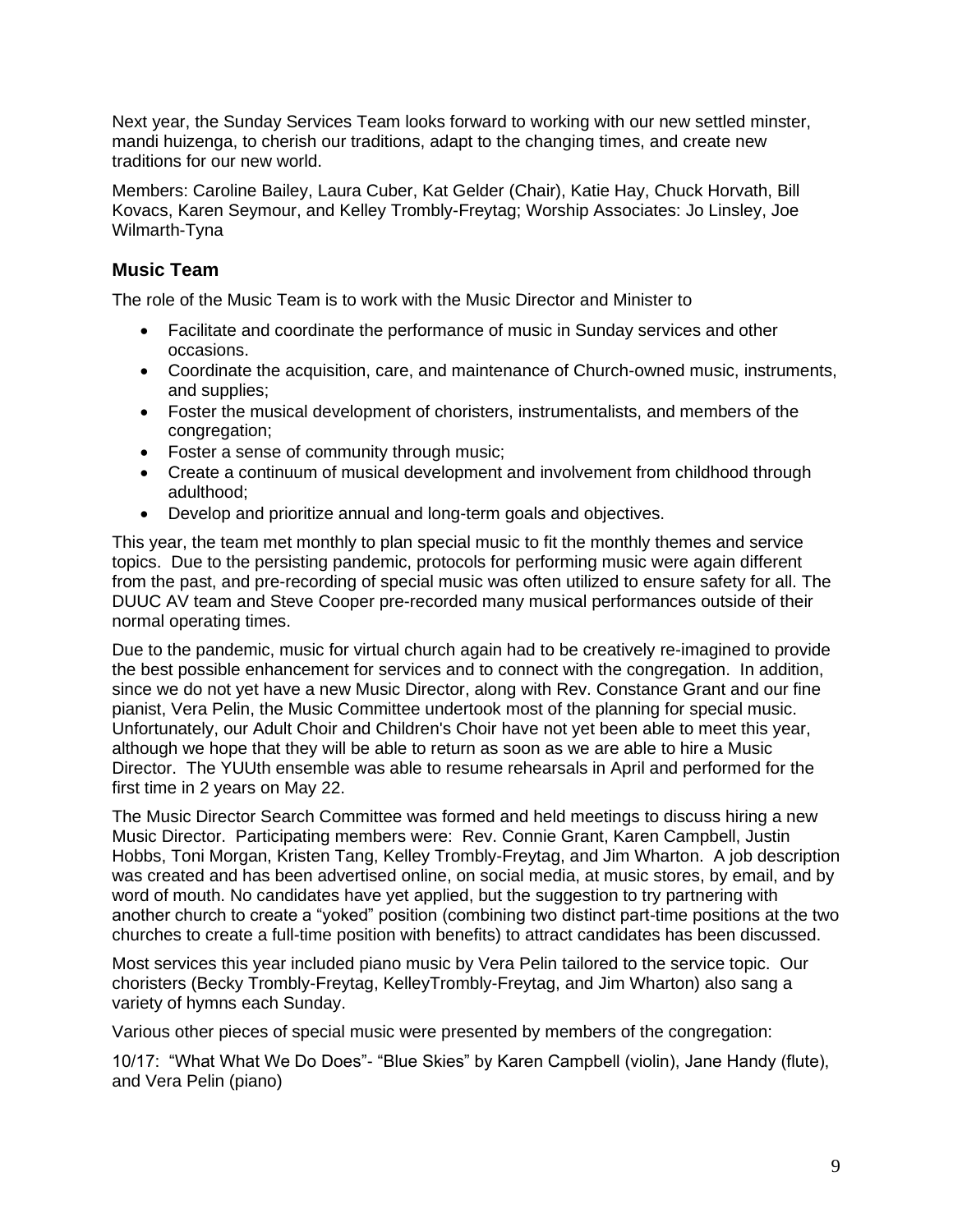10/31: "Celebrating Life and Death"-"Hard Times Come Again No More" by Karen Campbell (violin) and Jim Wharton (piano/vocals)

11/14: "DUUC History by the Decade"-"Oh, Had I a Golden Thread," "Magic Penny," "Turn, Turn, Turn" by Becky Trombly-Freytag (vocals), Kelley Trombly-Freytag (vocals), Jim Wharton (piano/vocals)

12/5: Chalica – "Chalica Song" by Becky Trombly-Freytag (vocals), Kelley Trombly-Freytag (vocals), Jim Wharton (piano/vocals)

1/16: MLK service-"Shed a Little Light"

2/6: "Counting our shared blessings"-"Nothing More" by Mason Ells (vocals), Becky Trombly-Freytag (vocals), and Jim Wharton (piano). Also, "Andante in C Major" by F. Schubert by Karen Campbell (violin) and Mary McGinty (cello)

2/13: "Families"-"Everything Possible" by Becky Trombly-Freytag (vocals), Kelley Trombly-Freytag (vocals), and Jim Wharton (piano/vocals)

2/27: "Widening the Circle"-"Draw the Circle Wide"

3/27: "The Thing With Feathers and Talons"-"All Will Be Well" by Becky Trombly-Freytag (vocals) and Kelley Trombly-Freytag (vocals)

4/17: "Easter: Mortality and Resurrection"-"Spring" by A. Vivaldi by Karen Campbell (violin) and Vera Pelin (piano)

5/22: "Covenant"-"What a Wonderful World" by YUUth Ensemble

6/5: "Flower Communion"-"Flower Duet from 'Lakme'" by L. Delibes by Vera Pelin (piano)

6/12: "Being a Blessing"-"Life Calls Us On" by DUUC choir members

Team members: Karen Campbell (chair), Jane Handy, Toni Morgan, Nancy Murray, Kelley Trombly-Freytag, Jim Wharton

# **DUUC exists so that its members and friends work toward fairness, love, and compassion in the larger community and the world.**

### **Special Offerings Team**

The Special Offerings Team selects organizations to receive monthly Special Offerings from nominations submitted by church members.

These are standing/perpetual recipients:

- Riverwalk Adult Day Services founded with the help of DUUC members Lois Schnizlein and Jean McCollum. Carolyn Atkin formerly served on its board, and now Sheryl Mylan serves. DUUC's gift helps provide a safe, social, stimulating environment for adults in need of daytime care. Pat Clancy nominated Riverwalk.
- DuPage Holiday Meals on Wheels nominated by Jean McCollum, provides meals and friendly visits to lonely seniors. *(This has now ceased to exist. The offering collected this year was donated to the DuPage County Senior Citizens Council for use in their Meals on Wheels program.)*
- Tom Galloway Scholarship Fund at College of DuPage in honor of a former president of DUUC. Neil Lichtman has been a strong advocate.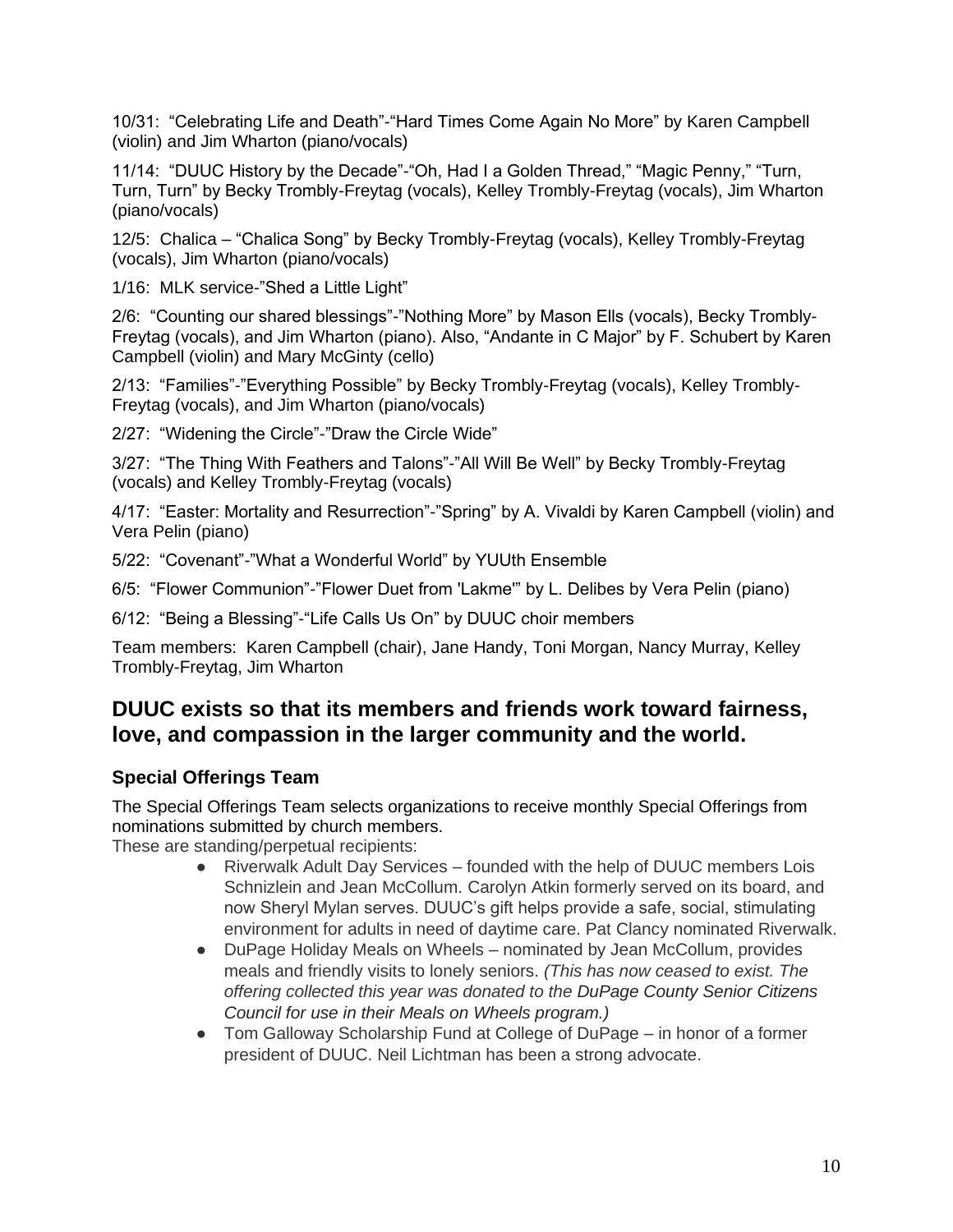● DuPage PADS – feeding and sheltering individuals and families who are homeless. Jane Quamme Blumen, Cindy Wunderlich, Leslie Arno, Carol Manthy, Kelly Trombly-Freytag and more than 50 others have championed PADS.

The pandemic continued to provide opportunities for ingenuity and flexibility.

- We were able to go ahead with a full schedule of 12 monthly special offerings.
- Pre-recorded videos were used to introduce the special offering groups when we met virtually. After in-person services resumed, we added the option for groups to come and present in person to the congregation on the second Sunday of the month.
- A change from giving one Sunday a month to giving anytime during the month continues.
- Cash in the baskets is split 50/50 with the general fund and the special offering organization for that month. Checks may be given at any time with the name of the special offering group in the memo line.

|          | Special Collection for 2021-22                                       |                       |            |
|----------|----------------------------------------------------------------------|-----------------------|------------|
| Date     | Organization                                                         | Nominated by          | Amount     |
| August   | <b>Animal Rescue Foundation</b>                                      | Jenny Hobbs           | 1,050.58   |
|          | September Youth Outlook                                              | Theresa SaLee         | 1,105.13   |
| October  | <b>West Suburban Community Pantry</b>                                | Ingrid Marshall       | 835.63     |
| November | Holiday Meals on Wheels of Dupage/<br>Dupage Senior Citizens Council | Jean McCollum         | 1,064.99   |
| December | DuPage PADS                                                          | standing              | 1,790.94   |
| January  | <b>SMILE</b>                                                         | <b>Cheryl Clayton</b> | 2,485.15   |
| February | Tom Galloway scholarship                                             | standing              | 1,901.50   |
| March    | <b>Riverwalk Adult Day Services</b>                                  | Pat Clancy            | 1,346.50   |
| April    | We Grow Dreams                                                       | Karen Seymour         | 1,404.74   |
| May      | 6000 Moms                                                            | Karen Seymour         | (upcoming) |
| June     | <b>NAMI</b>                                                          | Robert Skrocki        | (upcoming) |
| July     | <b>UUPMI</b>                                                         | Robert Skrocki        | (upcoming) |

Team Members: Sarah Ruban (Chair), Carl Nash, Ingrid Marshall and Pat Kocher-Cowan.

# **Green Sanctuary Team**

Provides education and encourages action to promote sustainable choices within our church and in our church members' lives. Working to involve all of our groups and committees so that everyone is thinking green and taking actions that promote environmental sustainability. Promoting the value of sustainable living, i.e., how do we integrate this value and philosophy so that it becomes a priority in every decision that is made and each action we take? How do we elevate the value of this principle in our deeds and creeds? This is an ongoing goal and prompted us to propose a Statement of Conscience for the church three years ago:

*We understand we are part of the Earth, not apart from it. Our seventh principle calls us to address the dire threats of climate change, species extinction and rapid environmental degradation. Let us renew our commitment to live more sustainably and protect our planet and all of its creatures.*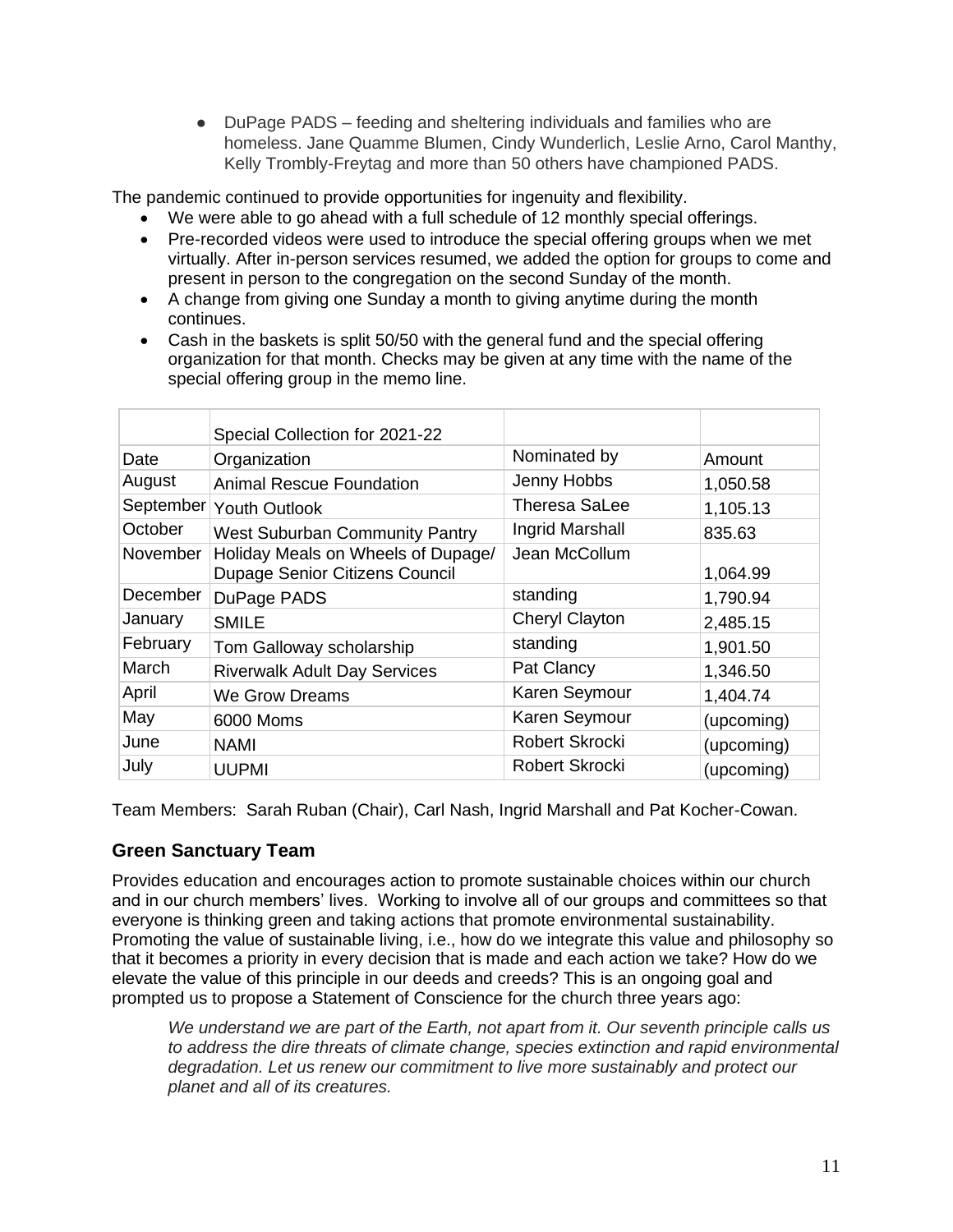How will we ensure that our Statement of Conscience is publicized and implemented within the church?

We maintain a bulletin board and information table in the Learning Center hallway with information regarding sustainable living and environmental concerns. Styrofoam is collected for recycling, and we've had three collections during this church year. We circulate information about community events, news, and research, e.g., Green Earth Film Festival. Green living information is presented in church newsletters and Weekly Updates. For example, recently we provided a newsletter article on recycling events in our county.

Future plans:

We are planning to set up a station for recycling oral hygiene supplies.

Planning a forum for summer 2022.

Involvement of younger members is needed.

Team Members: Mark Ailes, Susan Camasta (chair), Patricia Clancy, Cheryl Clayton, Bill Dawe, Stephanie Hughes, Kate LaGory, Jean McCollum. Mike Albrow and Greg Hubert are friends of the Team.

## **PADS (Public Action to Deliver Shelter) Task Force**

Originally this task force organized volunteers to provide a place for the homeless to stay one night each month for most of the year. We set up pads for sleeping, fed them dinner, monitored while they slept, fed them breakfast, provided a bagged lunch, and cleaned pads and the areas used in the morning. We worked at a couple area churches where the homeless stayed. During the pandemic the homeless were housed in hotels, altering the need for volunteers since churches were no longer used to house the homeless overnight.

Since DuPagePads purchased a local hotel to house the homeless, our capability to mobilize many volunteers does not seem to be needed any more.

We need to rethink how our congregation can help the homeless, since the methods to address this problem have changed.

Task Force members: Jane Quamme, Kelley Trombly-Freytag, Carol Manthy, and Cindy Wunderlich (Lead)

#### **SMILE Project**

During July 2021, 13 student interns participated in the project with 10 separate businesses, using the funds that had been raised in 2020.

SMILE 2022 expects to sponsor at least 26-28 student interns in 21 business facilities in our community. Student participants have already applied; most are students from District 204. 95% of the business participants have confirmed their participation and 75% of the necessary funds have been acquired. A special link to donate funds for SMILE has been added to the donation portal on the DUUC website and SMILE has applied to continue to be designated as a recipient of a special collection during one month in the coming year.

Organizers: Cheryl Clayton , Lynn Clark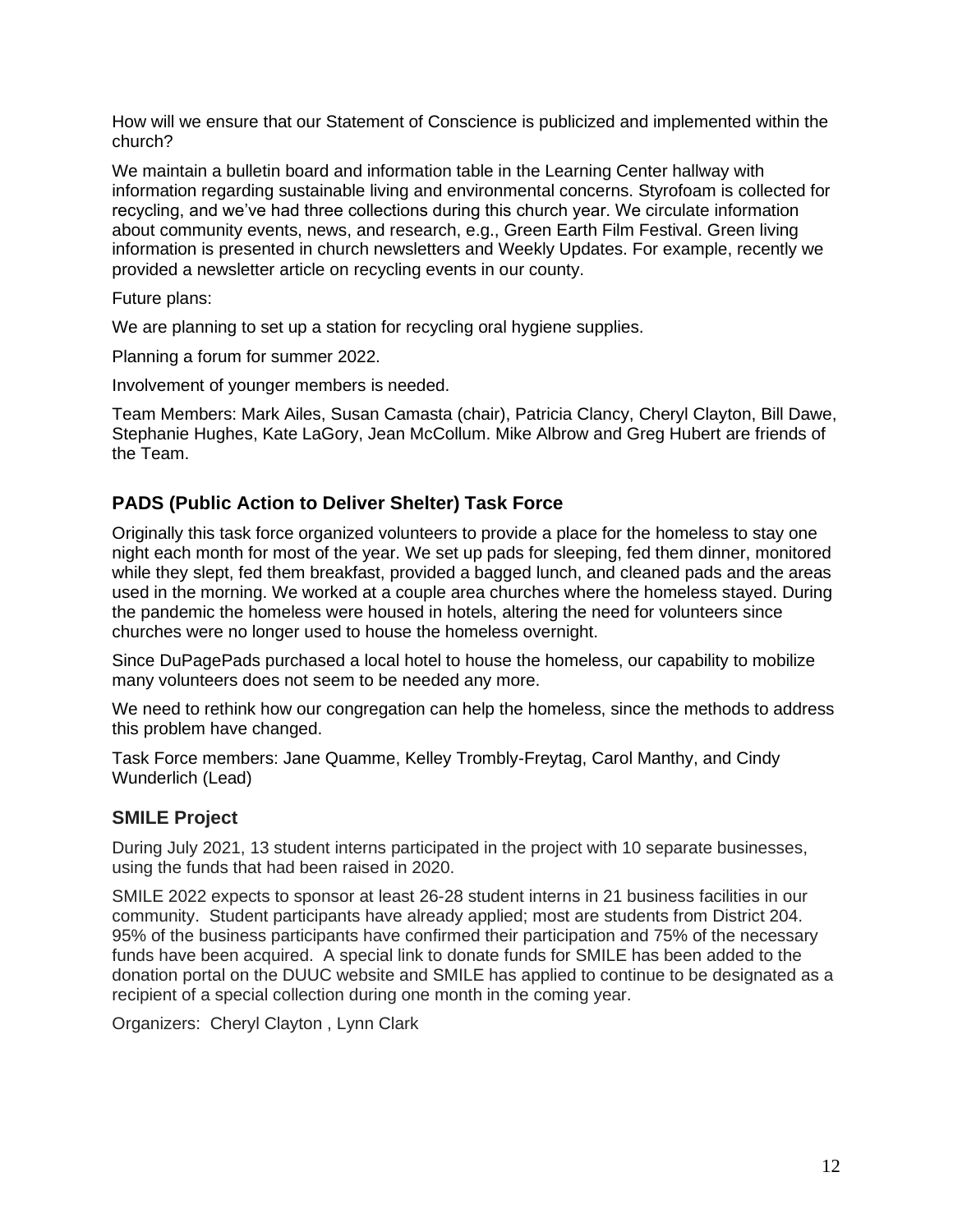# **Infrastructure**

# **Facilities Team**

The Facilities Team oversees and enhances the physical organization and aesthetic appearance of the DuPage Unitarian Universalist Church building and grounds.

- Ensures the church infrastructure, surrounding paved areas, parking areas, and utilities are maintained and in working order throughout the year.
- Monitors maintenance and beautification of the landscape surrounding the building.
- Acts as a clearinghouse for the care, acquisition, disposal, display, and placement of the furnishings of the church.

Accomplishments:

- Land Development Task Force:
	- Worked with the donor of the North Lot to accept this property gifted to the church.
	- Created a plan of usage for the North Lot in order to acquire tax-exempt ownership status for this new property from DuPage County. The plan and proposed expenses were approved by the Board.
	- $\circ$  Presented the plan to the county to determine if it met the requirements. The plan included hiring a contractor to clear the brush, install mulch in this area, and apply herbicide where necessary.
	- Celebration of our new and upgraded North Lot area, to be renamed in the future, is suggested.
- Hired a contractor to mitigate water leakage in the RE classrooms during heavy rains.
- Hired a contractor to perform the first burn to our prairie to help control weeds and invasive species.
- Repaired the wooden bridge linking the parking lot to the rear yard.
- Recovered the seats of about 24 brown chairs that showed signs of wear.
- Fall and Spring Church Cleanup Sessions were conducted to mostly clean windows.

Plans for FY 2022-23:

- Replace shingles on the west side of the Learning Center, next to the street. This work is intended for a contractor.
- Replace carpeting in the nursery.
- For the parking lot, caulk cracks, seal the surface and repaint the parking lot lines. This project is expected to cost more than \$3.5K.
- Replace thirty-year-old kitchen flooring, wall to wall.
- Repaint Clara Barton room using volunteer labor.
- Repair Kreves hall high window frame(s) above interior office windows on the west wall. These windows need replacement since the frames are rotting.

Longer Range Plans: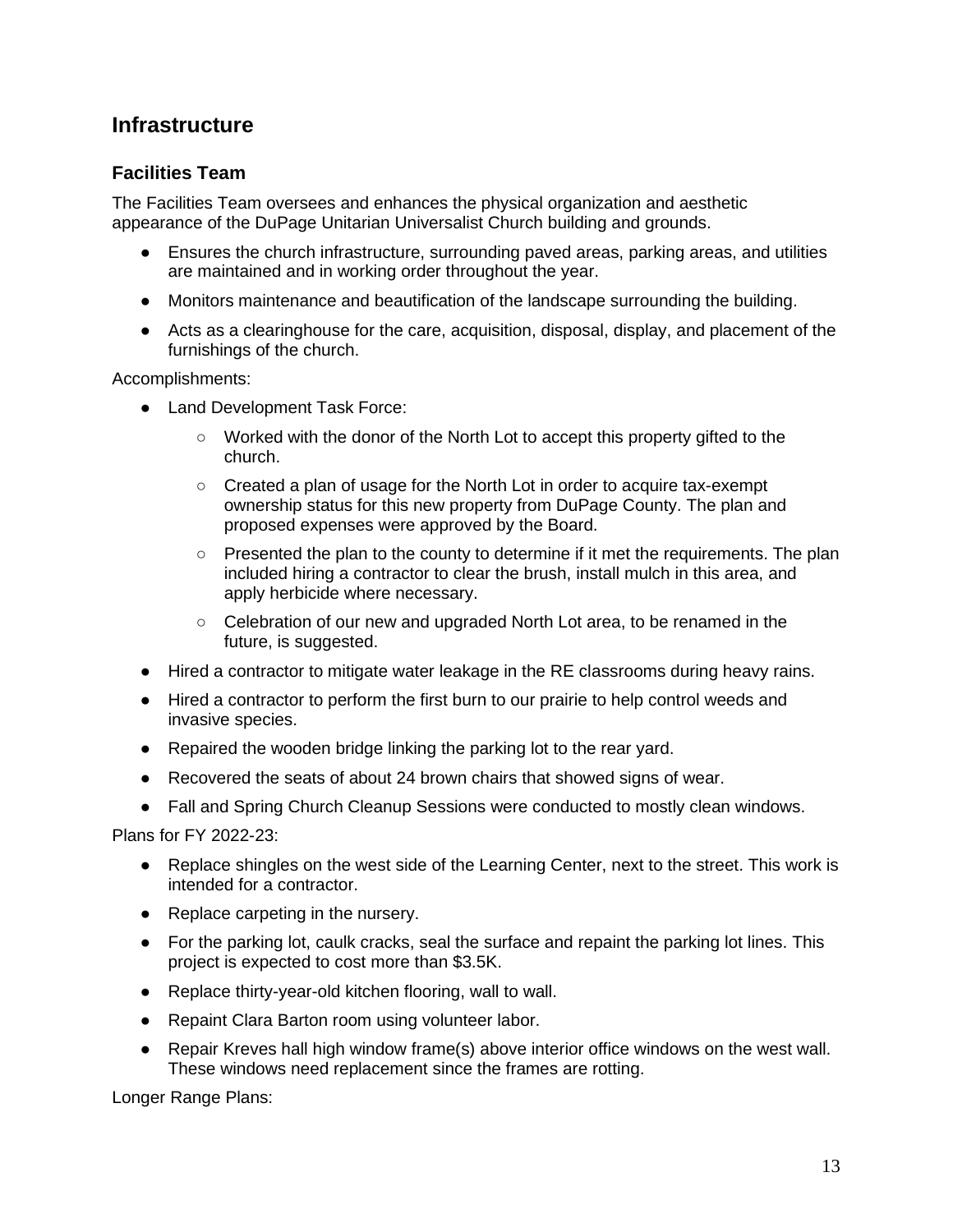- Monitor the HVAC equipment (2 units) servicing Kreves Hall because they are due for replacement within the next couple years at an estimate of \$27K.
- Monitor the boiler that heats the Learning Center, Founders, and all classrooms. Replacement is estimated at \$18K.

Team Members:

- George Peck, Jane Gano, Carl Nash, Cindy Wunderlich (Lead)
- Special North Lot Development Task Force: Joe Gano (Chair), Mike Nigro, Pat Lichtman (Board representative), Susan Camasta, Pat Clancy, Bill Dawe
- Cleanup Day organizers: Jo Linsley, Roy Gelder

### **Accessibility and Inclusion Ministry**

The UUA AIM credentialing program is a congregational program focused on welcoming, embracing, integrating and supporting people with visible and invisible disabilities and their families in our congregations. In June 2021, DUUC became the 7th church in the country to become an AIM certified congregation.

Following the successful completion of the certification process, the DUUC AIM Task Force transitioned to the AIM Program Team with the broad goals of continuing to make the church building and programs as inclusive and accessible as possible, as well as to fulfill any further requirements for future recertification. We learned just prior to submitting this report that the credentialing program would be ending June 30, 2022. The UUA is exploring new ways to support congregations with accessibility and inclusion materials. DUUC's status as an AIM Certified Congregation will remain on the EqUUal Access website, https://www.equualaccess.org/aim-program/aim-certified-congregations/.

This year's AIM Team goals focused on continuing to educate the congregation on issues affecting the disability community, making live streamed services and Zoom meetings more accessible, and continuing work on our social justice project.

AIM wrote articles for the Church newsletter and/or the DUUConnection pertaining to various disability issues including:

- 1. Our on-going social justice project to increase affordable and accessible housing in **Naperville**
- 2. The importance of keeping sidewalks, ramps, and curb cuts accessible during the winter
- 3. The International Day of Persons with Disabilities
- 4. How to turn on closed captioning on Church live streams
- 5. Mental Health Awareness Month

AIM donated a book discussion to the Church Auction. Three auction winners and the AIM Team had a lively discussion on Emily Ladau's *Demystifying Disability: What to Know, What to Say, and How to be an Ally*.

We wrote and submitted a webpage for the DUUC website which describes AIM and the certification process, contains links to UUA/AIM, EqUUal Access, and our Accommodations page, as well as a way to contact AIM members.

Two members of the AIM Team published letters in the Chicago Tribune and Daily Herald reminding people to keep sidewalks, ramps, and curb cuts accessible to all users during the winter.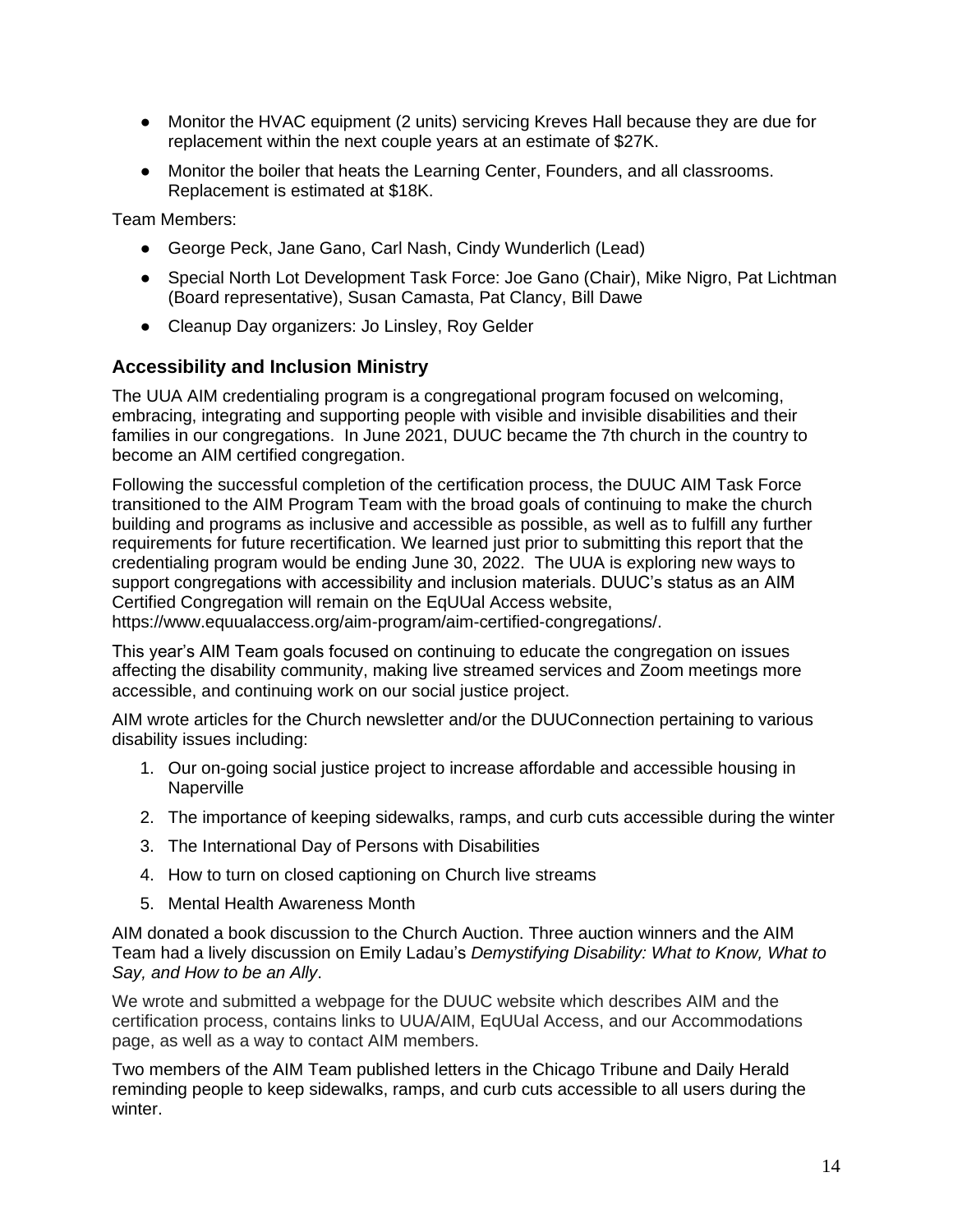In collaboration with the Media Services team, closed captioning was made available in real time for live streamed Sunday Services and Science Sunday starting in March of 2022.

AIM continues to inform the Congregation about the progress of Naperville's City Council and Naperville's Human Rights and Fair Housing Commission as they work to increase affordable and accessible housing in Naperville. This year's focus was on a proposed housing development for individuals with developmental disabilities and seniors which is expected to be built in south Naperville.

Goals for 2022-23:

- 1. Continue work on our social justice project by informing the Congregation about Naperville's progress in providing affordable and accessible housing, as well as by providing ways for members of the Congregation to participate in the project such as through letter writing campaigns and/or showing how to log support for affordable and accessible housing items as they come before the Naperville City Council.
- 2. Host a forum, book discussion, or movie discussion on an issue pertinent to people with disabilities. One suggestion from a participant in our book discussion this year was to host a viewing and discussion of the movie *Crip Camp*.
- 3. Collaborate with Sunday Services, Ushers, and Greeters to develop a readily accessible list of accommodations available. Provide training to these teams on an annual basis.
- 4. Encourage the Congregation to contact AIM with their accessibility and inclusion questions and concerns.
- 5. Collaborate with the Minister, DRE, as well as Committee and Team chairs to encourage use of Zoom and hybrid options for meetings, and to train/encourage use of live transcript on Zoom meetings.
- 6. Submit disability-themed articles to the Church newsletter.
- 7. Provide a disability themed Sunday Service and/or collaborate with the Minister and DRE to include disability themed readings or stories when appropriate in Sunday services.

AIM Program Team members: Steve Cooper, Mary Hamill, Karen Seymour (co-chair), Jamie Smith, Kristen Tang (co-chair)

### **Denominational Affairs**

The role of Denominational Affairs is to improve DUUC's knowledge and participation in the activities of the UUA, and to encourage appropriate use of UUA resources.

Information about General Assembly, MidAmerica Regional Assembly, and the Chicago Area UU Council (CAUUC) annual meeting was published in the Church newsletter and weekly DUUConnection, with encouragement for congregation members to attend.

We are aware of four members who plan to attend General Assembly in person in Portland this year. Three of those have expressed willingness to serve as delegates and have been approved by the Board of Trustees.

The church's relationship to CAUUC (the Chicago Area UU Council) needs to be clarified in the future.

The congregation is budgeting a significant improvement in our financial support for the UUA.

Neil Lichtman is Denominational Affairs representative.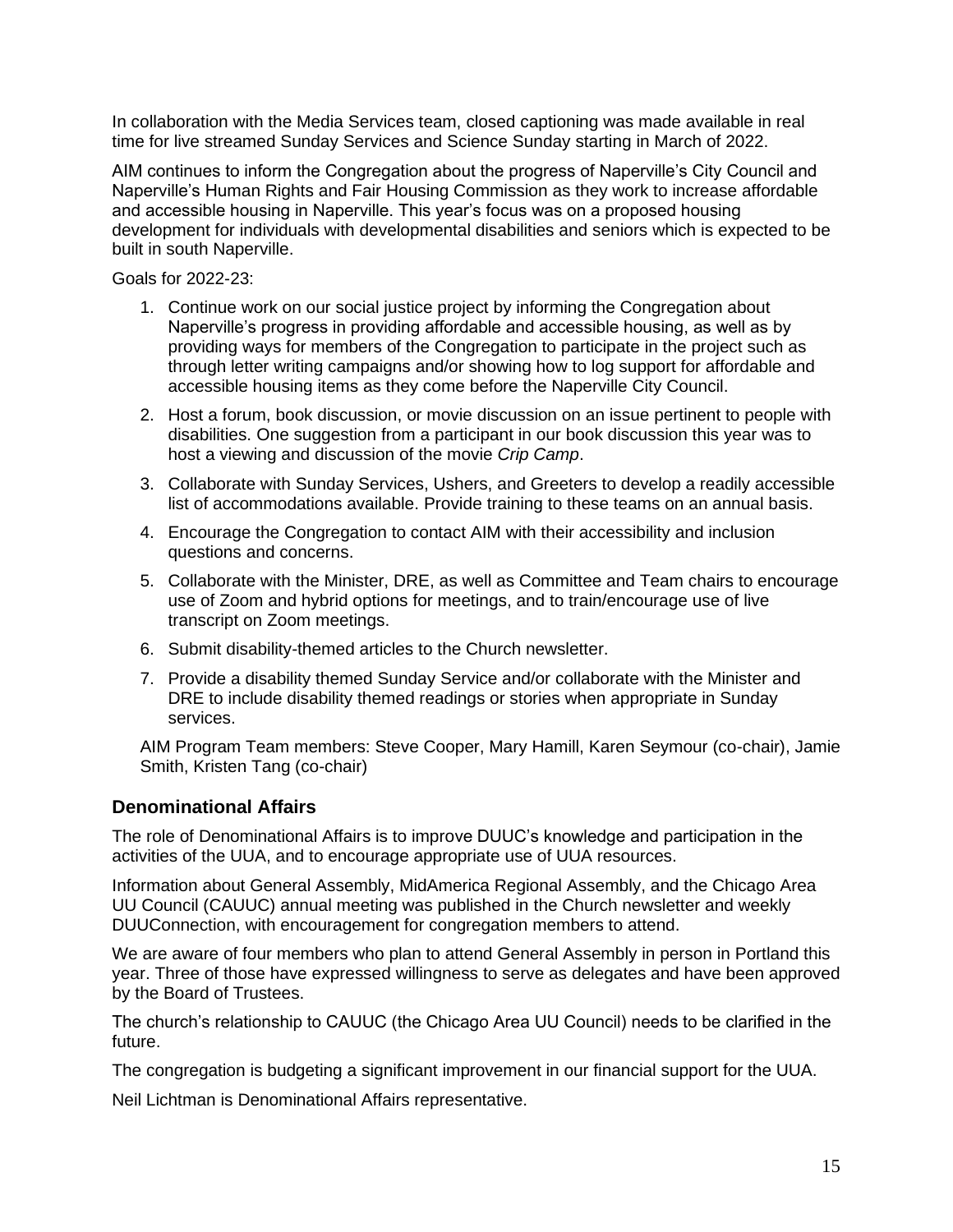# **Reports of Committees of the Board or Congregation, etc.:**

## **Finance Advisory Committee**

Committee Mission: The mission of the Finance Committee is to manage the financial resources of the church, except the resources of the Endowment Fund which are managed by the Endowment Committee.

Committee Members: Joe Gano; Interim Minister Connie Grant, ex officio; President Jenny Hobbs, ex officio; Karen Hutt, Chair; Lyndi Sprietsma, Controller; Cindy Wunderlich, Linda Zetterberg, Treasurer.

Committee Goals:

- 1. Develop the annual budget.
- 2. Monitor income, including pledge payments, and expenses on a monthly basis.
- 3. Report monthly to the Board of Trustees.
- 4. Advise the Board of Trustees on financial matters, including the disposition of non-designated monetary gifts and bequests.

Meetings convened: The Finance Committee met monthly on the second Tuesday of each month.

Major Accomplishments and Challenges:

Major accomplishments included:

- Refinancing the mortgage with Old Second Bank, using \$100,000 of cash surplus to pay down the mortgage balance and reducing the rate from 5.25% to 4.5%. Refinancing was done by Linda Zetterberg, Treasurer, and Lyndi Sprietsma, controller.
- Applying for and receiving forgiveness of the Second Paycheck Protection Program loan of \$25,100.
- Tracking Endowment Fund accounts in ChurchWindows; this is now done by the Treasurer and Controller.
- Received approval from the Board of Trustees to create an Opportunity Fund. This fund exists to provide a balance to a future Capital Fund Drive. Primary Donations to this fund would primarily come from members who have Required Minimum Distributions to take in the years preceding the Capital Fund Drive.
- Working with the Endowment Fund Committee and the Governance Advisory Committee to move responsibility for Endowment Funds to the Finance Committee.
- Writing the Finance Advisory Committee Charter, which will be submitted to the Board of Trustees for approval in May, 2022, to comply with the Policy-based Governance structure;
- Updating and creating the following procedures to comply with the Policy-based Governance structure:
	- o Contract Approval
	- o Controller Responsibilities
	- o Endowment Fund Grant Distribution
	- o Financial Resources and Controls
	- o Gifts
	- o Minister's Discretionary Fund
	- o Request for Payment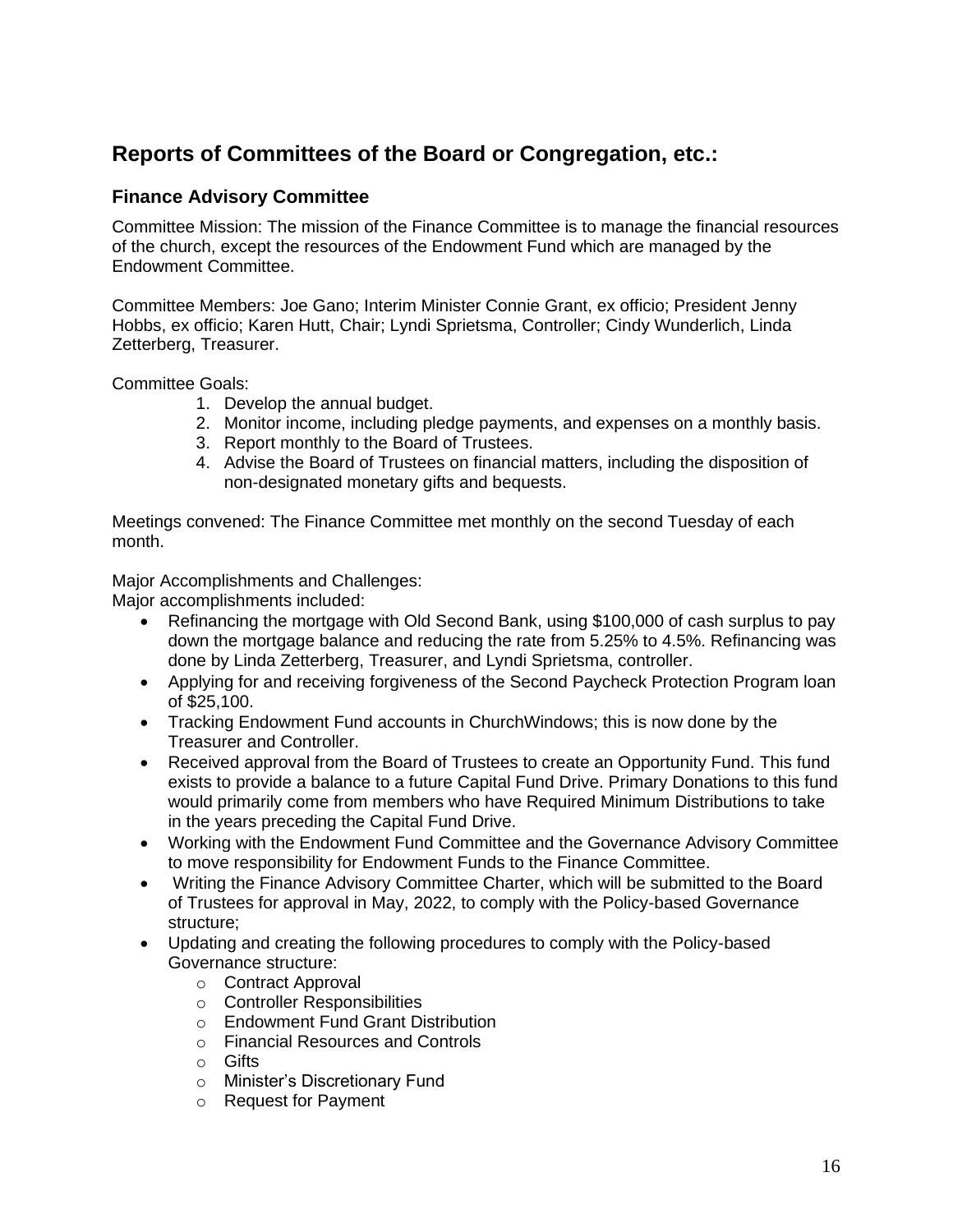- o Stock Donation
- o Tax Compliance
- o Treasurer's Job Description
- Creation of the Operating Budget for 2022—2023 for Board of Trustees' approval;

Major challenges included:

• Writing the charter for the Finance Advisory Committee and updating the many Procedures that relate to Finance.

Respectfully Submitted, Karen Hutt, Chair

### **Governance Advisory Committee**

The Governance Advisory Committee (GAC) was appointed by the Board of Trustees in August 2021 and held its first meeting in September 2021. The committee evolved from the Governance Task Force that began work in fall 2020 and continued the work the task force began.

Focus of the committee this fiscal year was to move forward in a trial year with draft Bylaws approved at the June 2021 annual meeting, draft Policy, and draft Procedure for the purpose of a June 5, 2022 annual meeting vote to adopt the new Bylaws that will replace our Constitution.

In the course of the year, the committee completed the revisions to the Bylaws. This included a review by the local law firm Rolewick & Gutzke. Its work also included refinement of the task force's Policy manual and produced a timeline for staggered review and update of out-of-date procedures. More than 25 procedures and several policies were assigned by GAC for updates by various "owners" of those documents: Finance Advisory, Personnel Advisory, Board, Nominating, and Staff were among those updating/re-writing/writing policy and procedures to pass long to GAC which passed to the Board for approval.

GAC facilitated the incorporation of the free-standing Endowment Fund into the work of the Finance Advisory Committee for greater efficiency in managing the funds.

The committee assigned and reviewed new charters and descriptions for the advisory committees reporting to the Board (Finance, Stewardship, Governance, and Personnel), the Nominating Committee that reports to the Congregation, and revised job descriptions for elected positions.

GAC also created a governance calendar that is part of the policy-based governance process to ensure tasks and assignments are scheduled and documented annually. It educated the governing committees, staff, and congregation on the additions of tools such as SMART and RACI for goal setting and accountability.

GAC will continue its work in the ever-evolving process of policy-based governance.

2021-22 Governance Advisory Committee members: Ann Arellano (chair), Sherry Burlingame, Chris Cooper, Jenny Hobbs, Rob Miroballi, Dean Reschke, Rev. Connie Grant

#### **Ministerial Search Committee**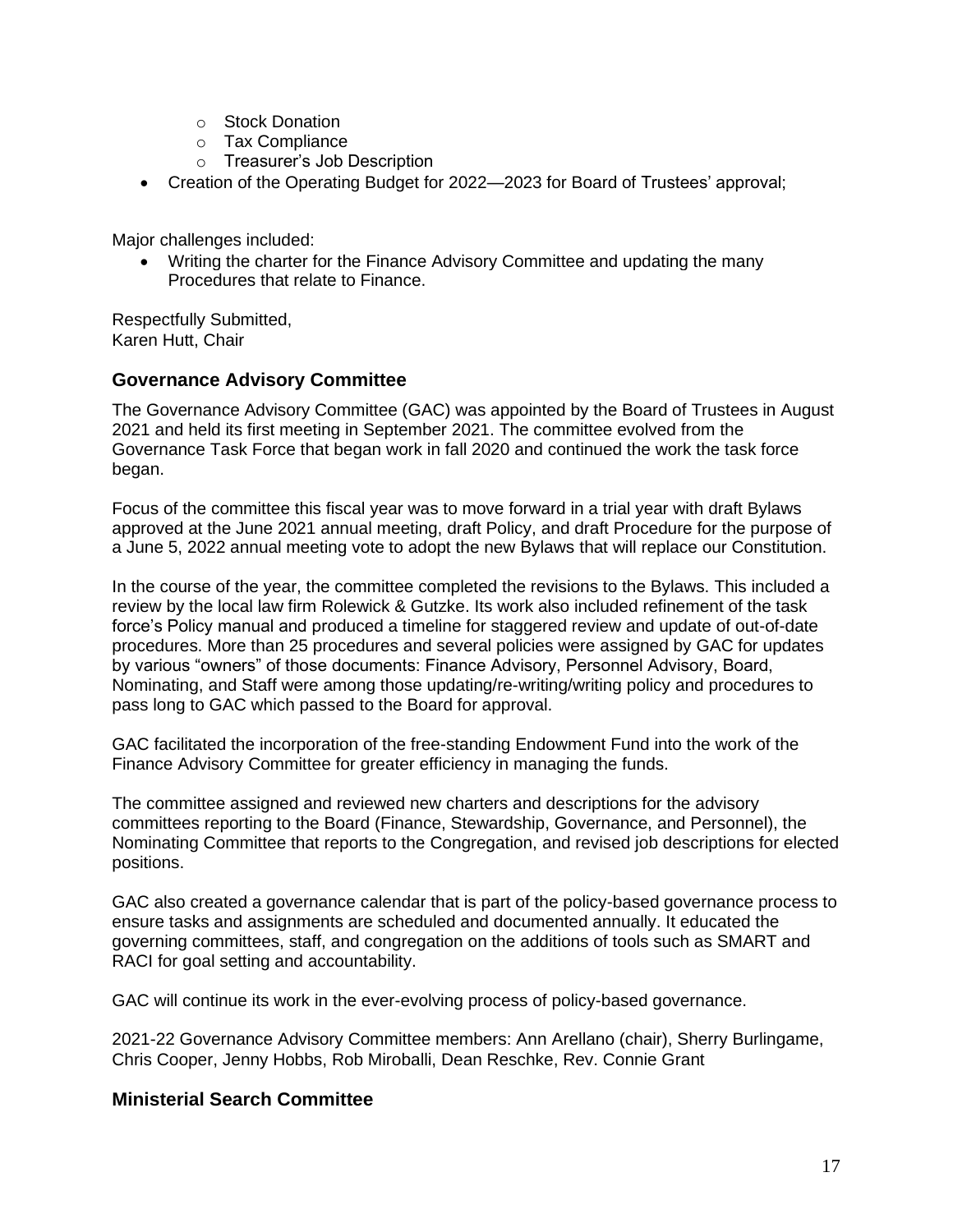Committee Mission: The successful settlement of a minister that fits the needs of our congregation.

Committee Members: Jane Gano, Kat Gelder, Dave Gorman, Bob Harris, Karen Hutt, Doug Kocher-Cowan, Sarah Lensink.

Committee Goals:

- To gather information, materials and insights about the congregation to present an authentic picture of DuPage UU Church for candidates in our Congregational Record.
- To follow the search process and best practices as determined by the UUA Transitions Office.
- To keep the congregation informed of the search process.
- To maintain transparency in the search process.

Meetings convened: The Ministerial Search Committee (MSC) held regular meetings twice monthly (the first and third Tuesdays) beginning in August 2021. The MSC held cottage meetings via zoom with church committees and interested congregants in October to update information for the Congregational Record.

Major Accomplishments and Challenges:

Major accomplishments:

- The MSC conducted cottage meetings with interested congregants and committees, to update the information in the Congregational Record.
- The MSC updated the Congregational Record from the previous year and supporting Documents Packet in late November 2021.
- The MSC provided regular updates to the congregation through emails and postings on the church's web site.
- The MSC shared the Congregational Record with the congregation.
- The MSC conducted zoom interviews with ministerial candidates in January 2022.
- The MSC conducted in-person pre-candidating weekends in February and March 2022.
- The MSC's offer to candidate for DuPage's settled minister was accepted by mandi huizenga on March 31, 2022.
- Candidating week will be April 24 through May 1, 2022.

Major challenges:

- Given the continuing pandemic, the number of ministerial candidates in search was greatly reduced.
- Given the continuing pandemic, it was difficult to know if the MSC could conduct inperson pre-candidating weekends.

Following is the announcement made at DuPage UU Church on April 3, 2022, regarding our candidate for settled minister.

Good Morning! I would like to introduce the members of the Search Committee: Bob Harris, Dave Gorman, Jane Gano, Kat Gelder, Sarah Lensink and Doug Kocher-Cowan who is on vacation and couldn't be with us today.

We are pleased to announce that we have a candidate to be our settled minister!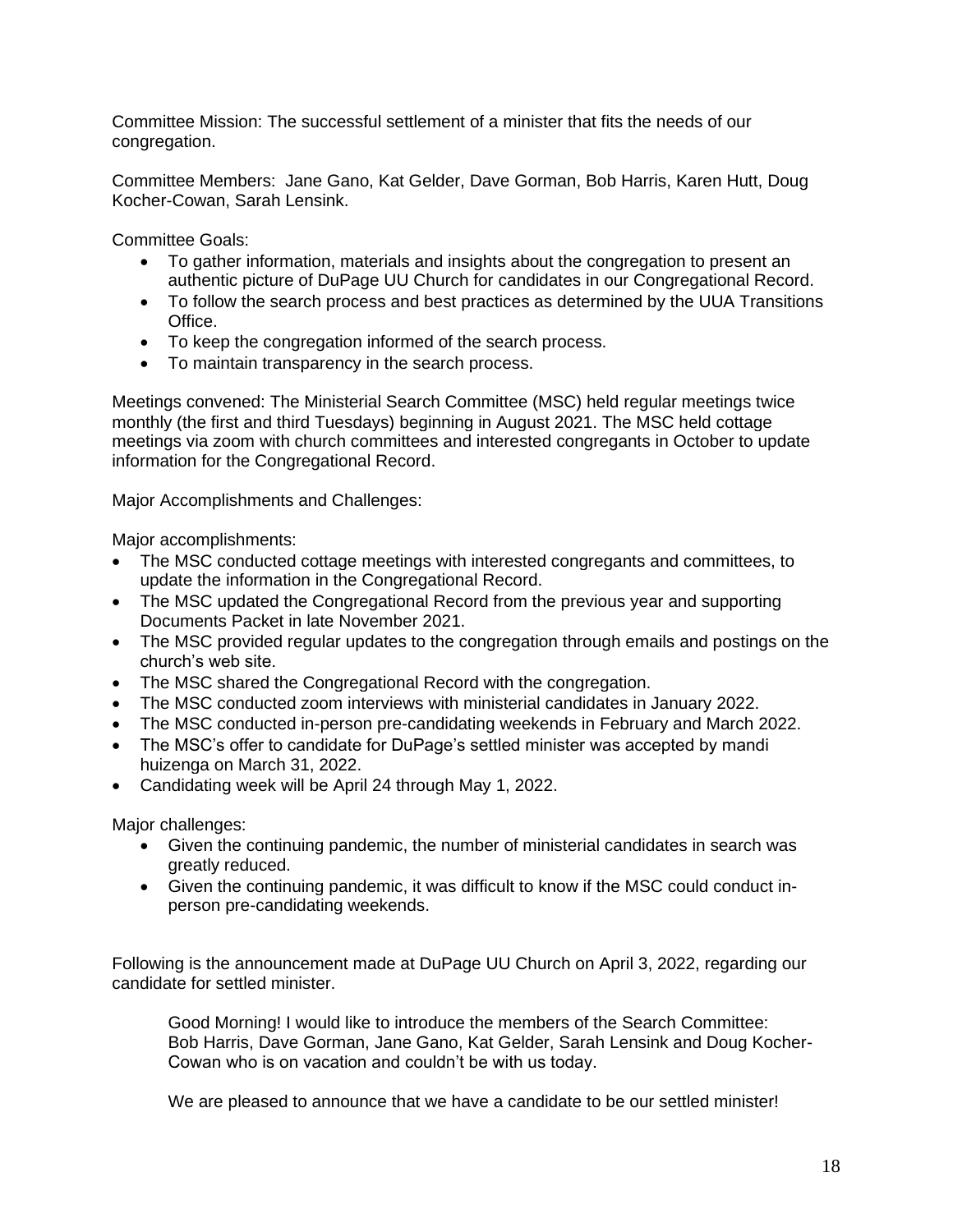In the fall of 2020, you, our congregation, asked us to find a minister with skills in Sunday Services, pastoral care, community-building, administration, policy-based governance, collaborative leadership, and clear and open communication. We did not find a good fit candidate last year, but this year we not only met but surpassed our expectations for a minister who has these skills. The Search Committee unanimously agreed to make an offer, and our offer was accepted! Our candidate for settled minister at DuPage UU Church is mandi huizenga.

mandi is currently serving as the ministerial intern at Unity Temple in Oak Park. She has nearly 10 years of experience working in UU groups and congregations and is wellrespected by her colleagues, co-workers, and congregants. mandi has a warm, friendly personality and she is a compassionate, collaborative, and joyful leader. She plans highquality Sunday Services that speak to the head as well as the heart, that both challenge and comfort, and that address the diverse beliefs and philosophies of UU congregants.

She is passionate about social justice, and she will walk beside us as we work to transform the world towards fairness, love, and compassion. She is both knowledgeable about the details of church administration and excited about the big picture: that Unitarian Universalism can indeed make our world a better place.

When a Search Committee brings a candidate to a congregation, it is a strong and wellresearched recommendation to the congregation. In the end it is the congregation's responsibility to decide if this person is a good match for our church and to vote accordingly. We are excited to have you meet mandi and we encourage you to take advantage of opportunities to get to know her during Candidating Week**,** which will be Sunday, April 24 through Sunday, May 1. We will send out a schedule for Candidating Week in a few days, as well as a link to mandi's website, [mandihuizengauuministry.com,](http://mandihuizengauuministry.com/) where you can learn more about her ministry and experience, as well as view her sermons and times for all ages.

There will be a congregational vote on calling mandi as our settled minister on Sunday, May 1. The Board will be in contact with all of us about how to participate in that vote. The Search Committee is deeply grateful to you, our congregation, for all your helpful input into the search process, for your two years of patience and insightful questions, and for your support, especially last year when we did not find a good fit candidate for our church. We are honored that you entrusted us with this work, and we are delighted that this year we can introduce you to mandi. At our request, mandi has prepared this recording to introduce herself to you. (The video was then shown to the congregation.)

Respectfully submitted, Karen Hutt, Chair

### **Nominating Committee**

DUUC Nominating Committee Members: Deb Connet, Ilija Hardage, Kelly Huggins, Mara Southorn, Kristen Tang (Chair), Jill Wallace

The Nominating Committee met monthly to assess leadership abilities of church members and to provide candidates for the open elected church positions. The Nominating Committee interviewed everyone who was rolling off from their elected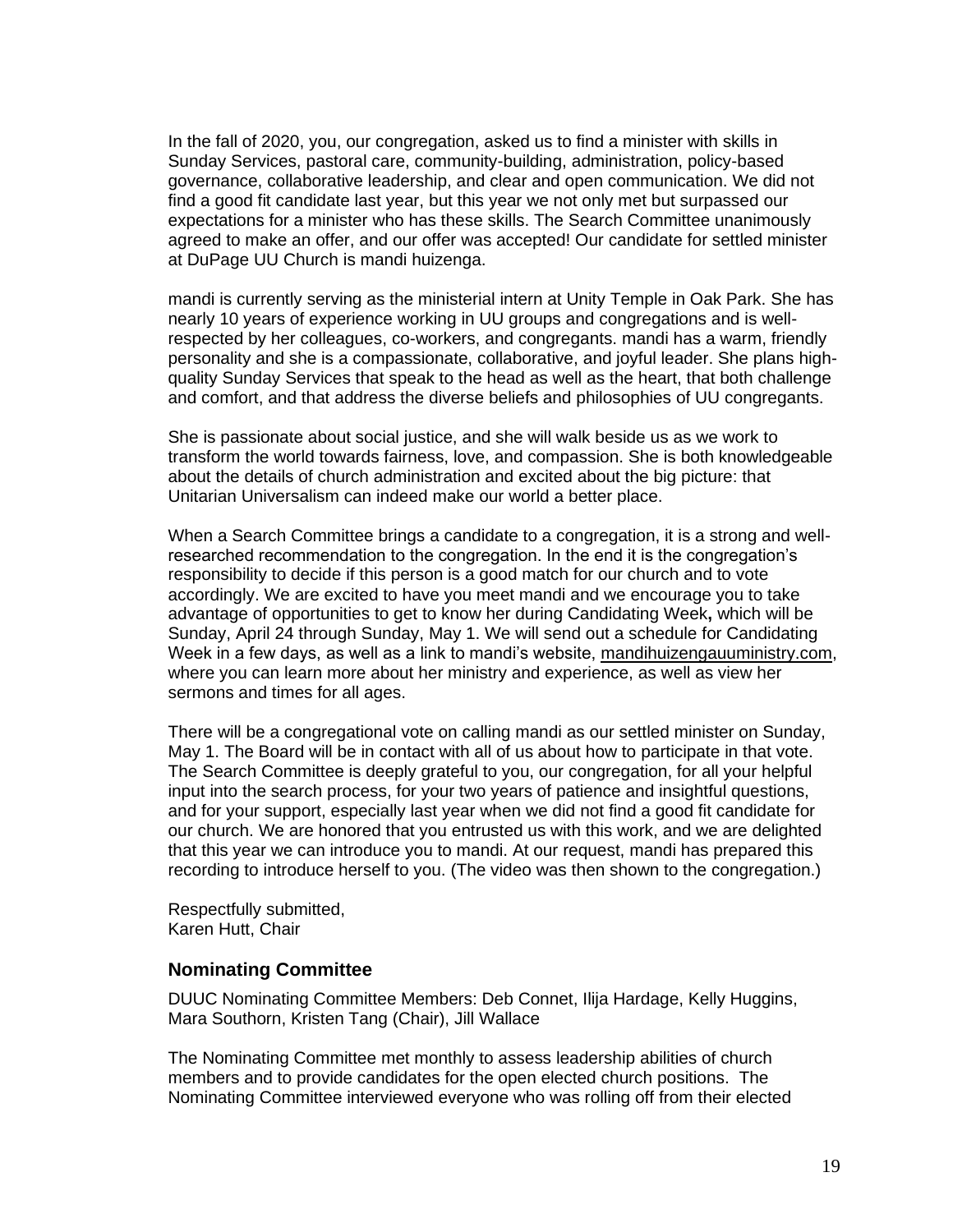positions in 2022. The interviewees provided insight into the necessary skills for the various elected positions, as well as gave recommendations of members whom they felt would be potentially well suited for leadership roles.

The Nominating Committee also received input and help from Ann Arellano and from the Policy Governance Committee on how to write a new charter/description for the Nominating Committee, how to write SMART goals, how RACI relates to church organization, and how Policy Governance changes might affect Nominating Committee procedures. The Nominating Committee met with Rev. Connie to consider hosting a leadership workshop. The Committee began work on this, but due to the surge in COVID cases, it was decided that the workshop would be put off until next year. The Committee worked on updating and expanding their procedures and detailed timeline. As all elected positions are now two-year terms, the Nominating Committee adjusted its six member terms so that three members will roll off each year.

Candidates selected for the 2022 election:

Board, President: Ann Arellano (2-year term)

Board, Trustee at Large: Caroline Bailey (2-year term)

Member of Nominating Committee: Chris Knight (2-year term)

Member of Nominating Committee: Carol Manthy (2-year term)

Board Appointments:

Board, Vice President: Kaiya Iverson (Kaiya will be appointed in May 2022 to fill Ann Arellano's unexpired term. Kaiya will serve as Vice President from June 2022 until June 2023.)

Member of Nominating Committee: Ilija Hardage (Ilija was appointed in October 2021 to fill Chris Wallbruch's unexpired term. Ilija will serve until June 2023.)

Respectfully submitted by, The Nominating Committee

#### **Personnel Advisory Committee**

Meetings Held From June 2021 to June for 2022: 6/10/21, 1/31/22, 4/14/22

Current Committee Makeup: Doug Kocher-Cowan (Chair), Ann Arellano (Board VP), Rev Connie (Minister), Open Position

Upcoming Personnel Changes: The next meeting is scheduled for August of 2022. New members will include Jenny Hobbs to fill the open position, the new Minister and the new VP of the Board. Doug Kocher-Cowan will continue as PAC Chairman

During the past year the Personnel Committee addressed the following: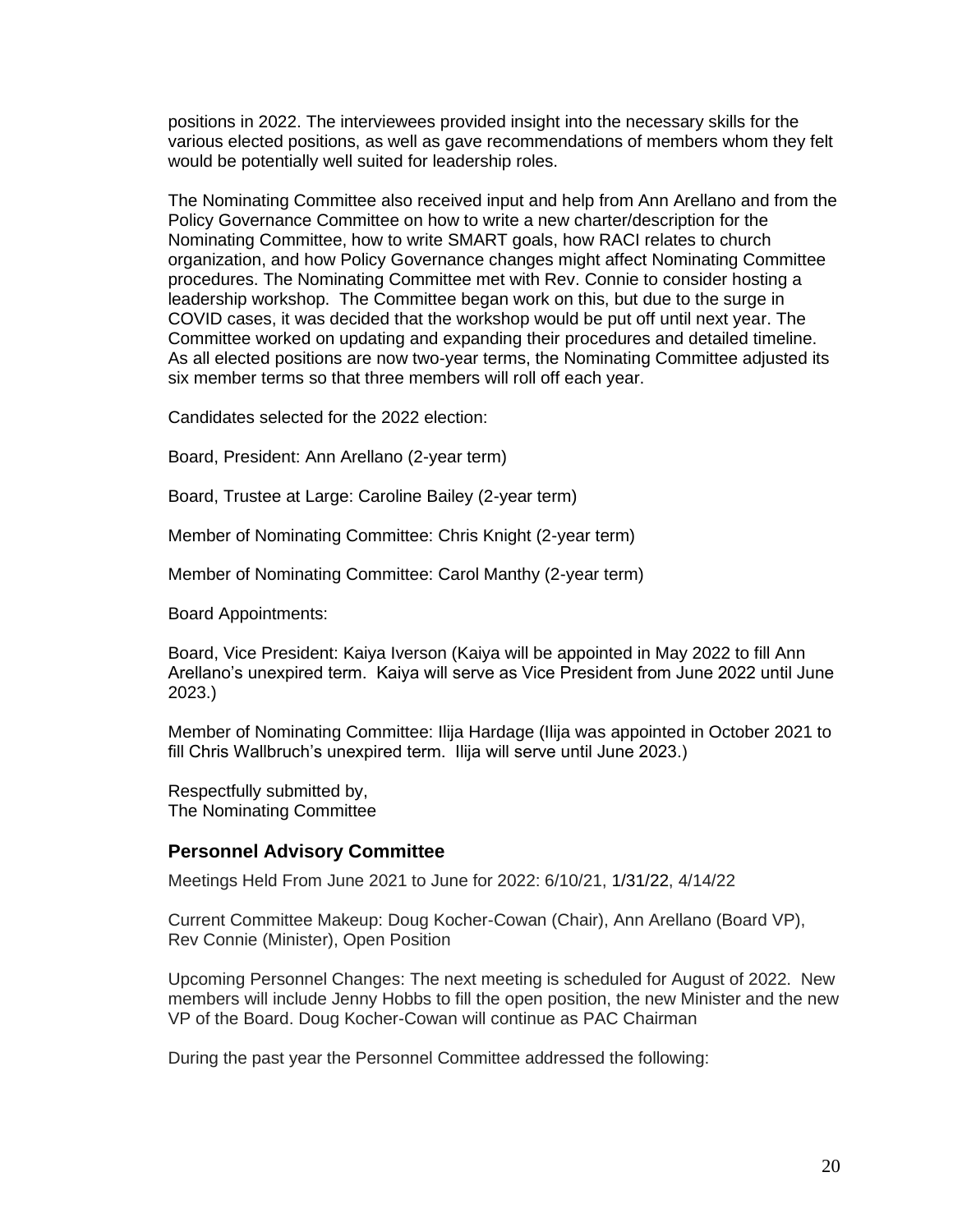- 1. The DUUC Personnel Manual was updated and accepted by the Board in April of 2022
- 2. In accordance with Policy Governance actions the PAC Charter was approved by the Board.
- 3. The PAC reviewed the posting for the Music Director and provided compensation guidance to the Board.
- 4. The Chair of the PAC and member of the Search Committee provided contract, salary and housing recommendation to the Board for the new Minister starting August 1st
- 5. The PAC recommended compensation adjustments for Staff of 5.3% based on UUA guidelines for the 2022-2023 fiscal year.

Best Regards, Douglas W. Kocher-Cowan Personnel Committee Chair

#### **Stewardship Advisory Committee**

Members: Joe Gano, current chair, Neil Lichtman, Dean Reschke, Lyndi Sprietsma, Jim Wharton (partial year), Linda Zetterberg; Interim minister, ex officio, Rev Connie Grant.

The committee normally meets monthly, but during the recent period met weekly to meet the needs of the ongoing Stewardship Promise Campaign. The committee's main task during this period was to conduct the Promise Campaign for which we had been planning during our earlier meetings.

The results of the campaign at the end of February were the placement of Promises in excess of \$463,600 from 99% of members, with 46 increasing and 35 decreasing their support. This forms the basis for the Finance Advisory Committee in development of the budget for FY 2022-23.

During the church year, in addition to the Promise Campaign, the committee took up a policy discussion regarding the practice of extending waivers for financial contributions to members known to be unable to make regular contributions. The practice had not been reviewed for several years. The discussion resulted in restating the term for a waiver would be one year, renewable, managed by the Minister.

We also took up matters that bear on congregational life with recommendations to the Board regarding membership growth and retention, including for a process to monitor the "pulse" of the membership.

Respectfully Submitted, Joe Gano, Chair

#### **Goods and Services Auction Task Force**

2021 Chairs: Jane Gano (canvass for donations), Ann Arellano (publicity),